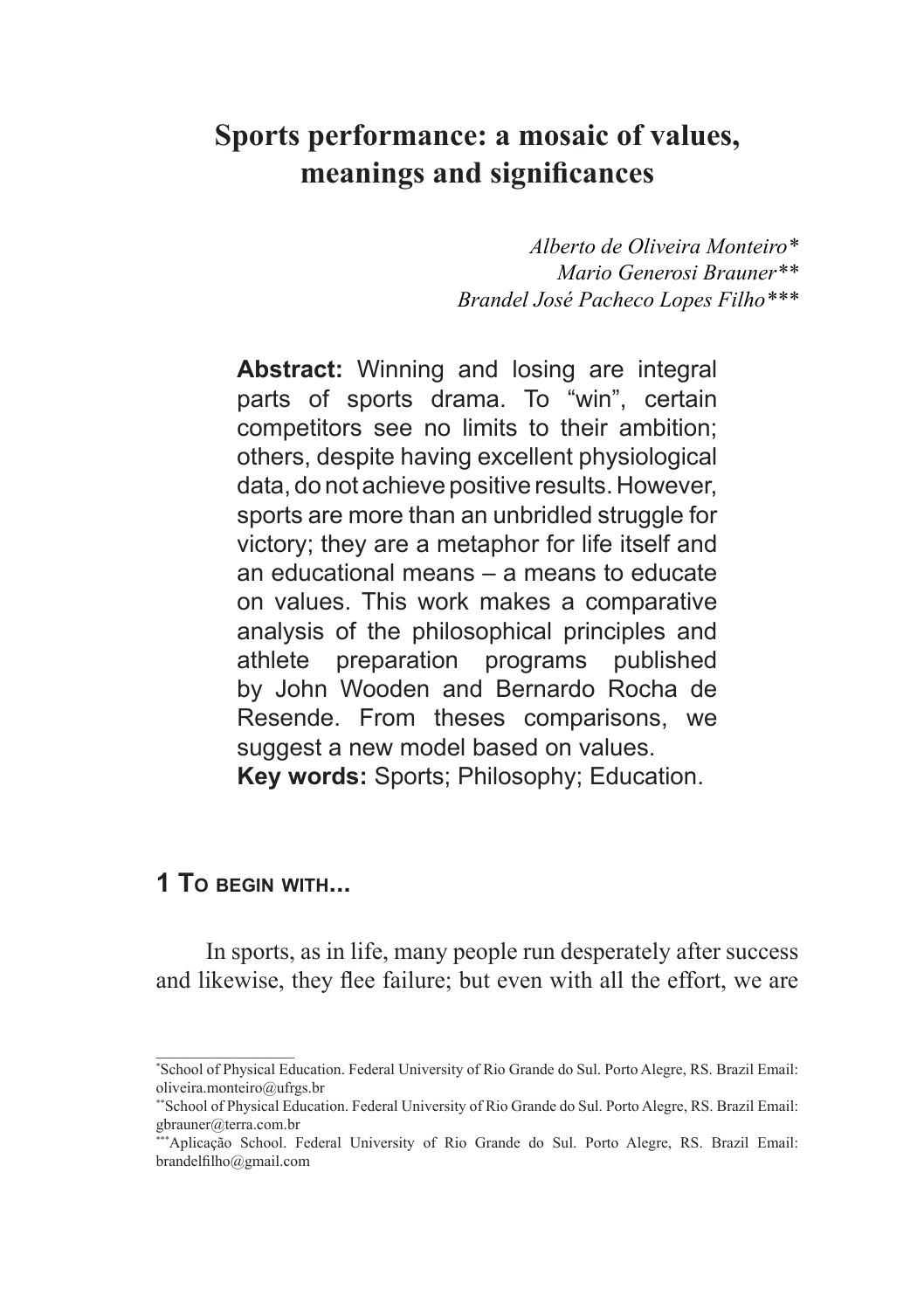faced time and again with the bitter taste of defeat. Fortunately, on other occasions, we reap the fruit of that effort and delight with the sweetness and joy of victory. In life, everyone is called to face such trials, and each person has his or her peculiar way of responding to feelings, emotions and impacts caused by those experiences.

 Winning and losing are integral parts of sports drama: a contagious, vertiginous joy takes over everyone when we win; on the other hand, defeat, when it happens, is a source of great frustration and sadness. In sports, as in ordinary life, obsession with "winning" routinely ends up pushing us to try to win at any cost and prevents us from considering the numerous opportunities for human enrichment provided by sports practice, regardless of the outcomes.

On the other hand, we think that most people who work in the sports field have witnessed or heard of a situation in which a team or athlete, despite being technically, tactically and physically much superior to its opponents, cannot actually achieve good results. Another interesting situation is when athletes show excellent physiological, anthropometric and other data, which are methodologically planned and organized, and yet their practical results are not those expected. Or yet when a team or athlete that are allegedly more limited in technical and tactical terms have better performance. Moreover, coaches often prefer a player who is not very talented but shows determination and perseverance to one who, although technically gifted, does not have the same attitude.

What are the dilemmas behind such questions? What can we learn from these experiences? Which reflections should we derive from the emergence of these situations?

Of course, these questions are the result of a huge amount of variables that interfere, to a greater or smaller extent, on performance and sports results. We intend to reflect, in the light of axiology, to answer questions related to the very task of sports and, in particular, those used in the day-to-day of coaches and teachers who experience the challenges of that environment. The choice of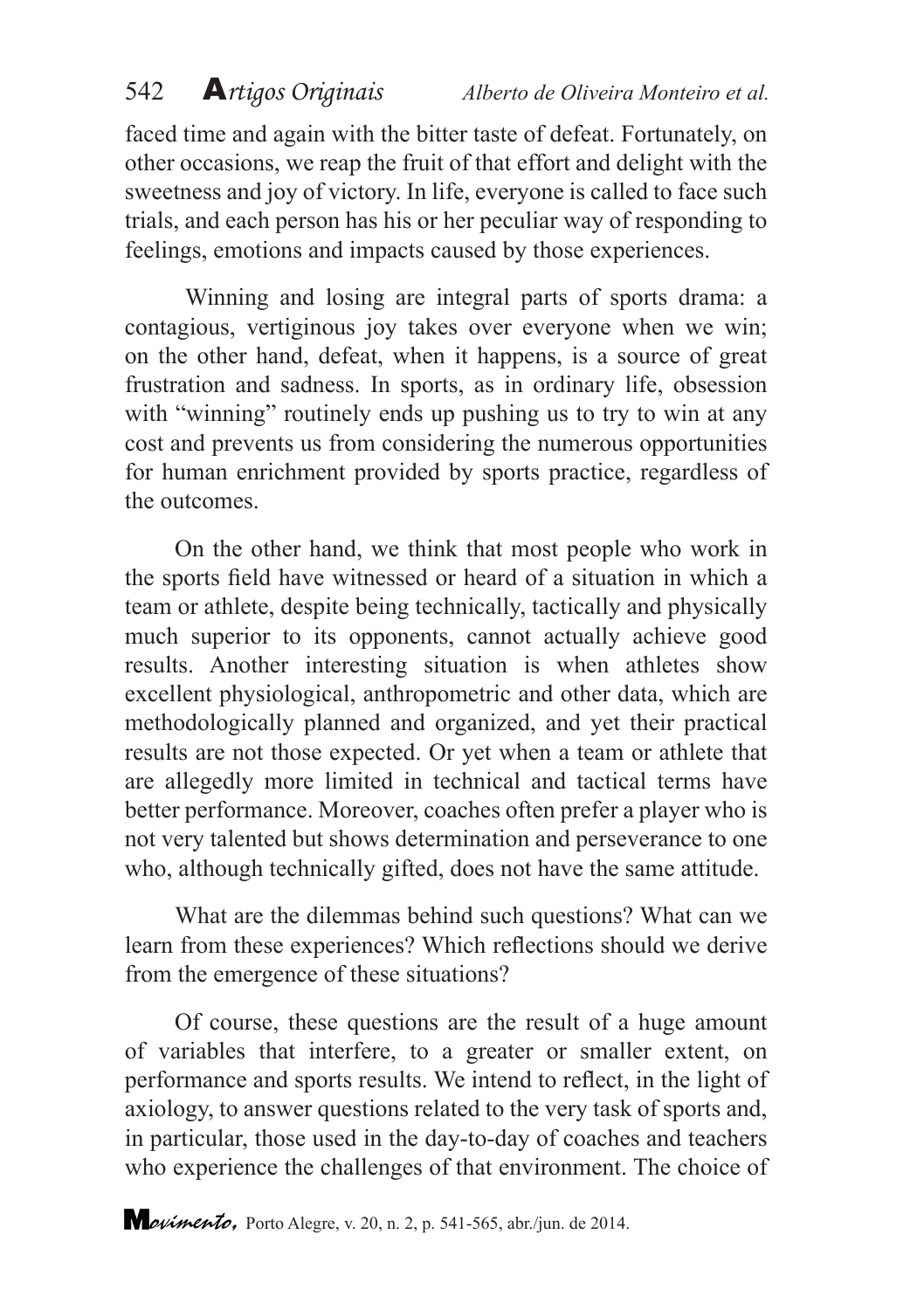a value-oriented approach does not mean disregarding economic, political or ideological aspects; although considered of paramount importance, literature has dealt with these topics extensively. Therefore, this paper is concerned with discussing aspects related to the soul of educating for values: pedagogical practice.

We are confident that sports are much more than an unbridled struggle for victory. Therefore, taking advantage of the mosaic of values that pervades sports, we stress the need to seek, together with other knowledge areas such as anthropology, mythology and philosophy, some possible answers to the enigmas that usually emerge in the sports field, particularly those presented above.

We will conduct a comparative analysis between the philosophical principles published by John Wooden<sup>1</sup> (2010) and Bernardo Rocha de Resende<sup>2</sup> (2006), which sustain their actions and their respective athlete preparation programs. After this description and comparison, we would like to suggest a new valuebased model formulated.

We believe that such information and reflections can help both sports coaches and Physical Education teachers who work with sports (school, community, clubs, etc.) to better understand their experiences, dilemmas and challenges that arise from the training and competition process, whether in initiation and specialization or in high performance. Thus, we hope to contribute to the training of teachers and coaches in the sense that they can act pedagogically in a more serene and creative way, bringing sports practice to its level of educational and cultural significance.

# **2 Myth and pedagogy**

If we ask what the purpose of competitive sports is, the vast majority of people will answer that it is winning: victory is what

<sup>1</sup> John Wooden (1910-2010) was called the "coach of the century" by ESPN. As UCLA basketball coach, he won ten US national championships and led his team to the amazing feat of 88 consecutive victories.

<sup>2</sup> "Bernardinho" (Rezende), coach of the Brazilian men's National Volleyball team.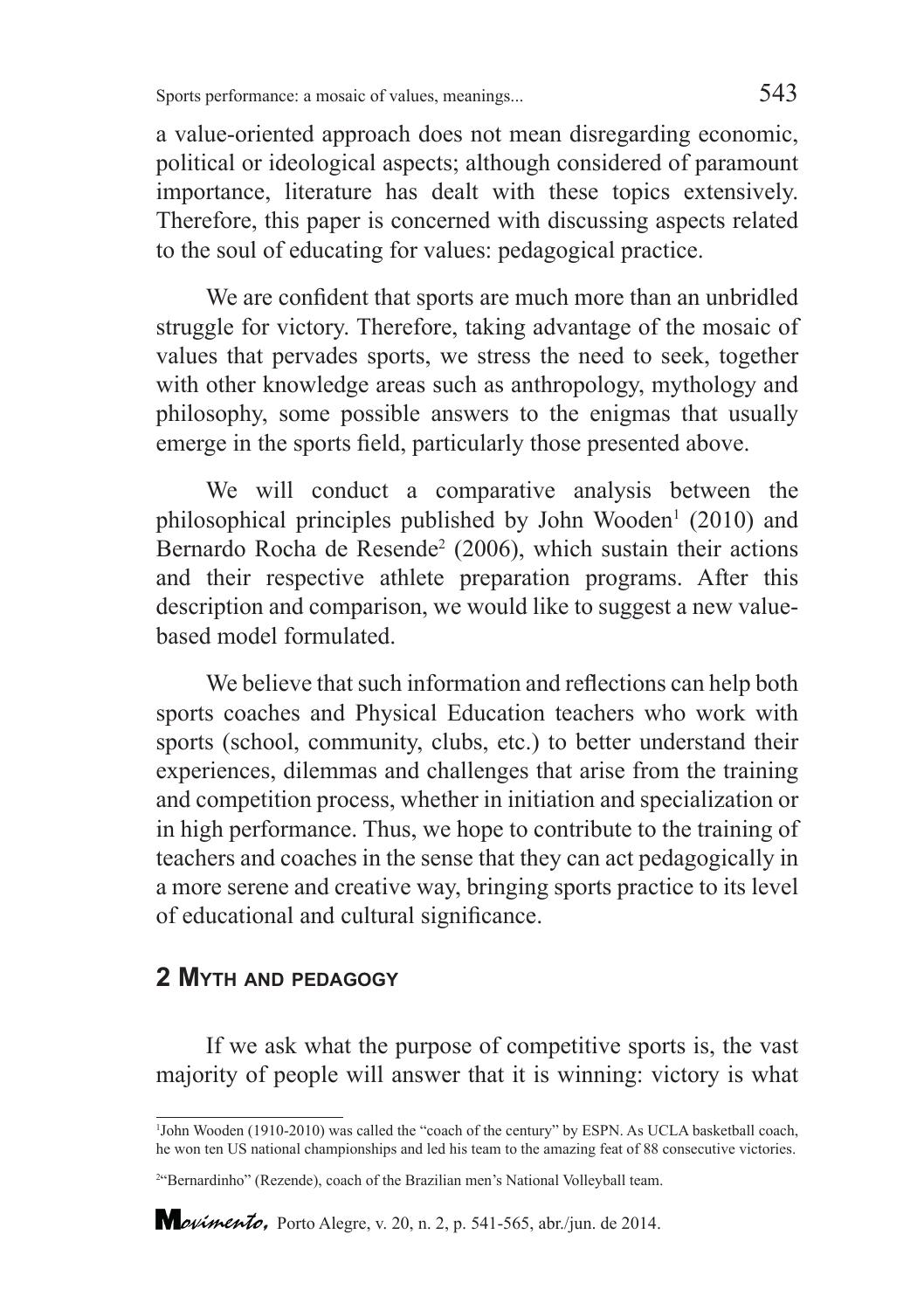matters! Everyone wants to win, but only one can be the winner, leaving many losers. According to that view, only a Manichean view of sports remains, and it needs to be overcome! When we lose sight of sports' social, educational and cultural importance, we allow an unbridled struggle for sporting achievements to prevail: the obsession with winning!

However, does "winning" equal "victory"? We can win in dice, in a lottery, by using illicit mechanisms, circumventing rules, among other methods. Victory, according to mythology, may have another connotation because the word for victory in Greek is  $Nik\hat{e}$ <sup>3</sup>, i.e., a goddess. According to Plato (1996), the gods are perfect beings and therefore make no mistakes, have no flaws, ambiguities or lapses: victory, unlike winning, is something built from an immaculate process and tends to perfection.

The goddess Athena is the favorite daughter of Zeus – the most powerful of the Greek gods – who, according to Vernant (2006, p. 31), "represents justice" and, on many occasions, is nicknamed Nikê – victory. That is, on many occasions, *Nik*ê would be an expression and extension of Athena herself. As Athena is also known as the goddess of wisdom, we can interpret that "victory" is the result of a process that combines justice and wisdom: victory is generated in the womb of wisdom (Athena) and assisted by power and justice (Zeus). Therefore, it is the result of the gods' search for perfection! In light of values, it would be the art of displaying effort, patience, passion, persistence, courage and intelligence among others, aiming at perfection, or *aret*ê. He who does not learn and apprehends (wisdom) anything during this process may win. But victory...

"*Nik*ê is the angelical messenger who delivers the coveted laurel wreath sent by the true sources of victory, Zeus and Athena,

<sup>3</sup> In her personification, *Nikê* is represented with wings and flying very fast. It belongs to the generation of gods previous to Olympic gods and was identified by Greek writer Hesiod as a daughter of Titan Pallas and Styx. Another tradition recognized her created by Pallas, who would have consecrated a temple to her on top of its hill, in Rome, the Palatine. In Athens, Nikê is only an epithet of Athena. The goddess Athena is often called Pallas Athena; hence Pallas is considered a ritual epithet for Athena.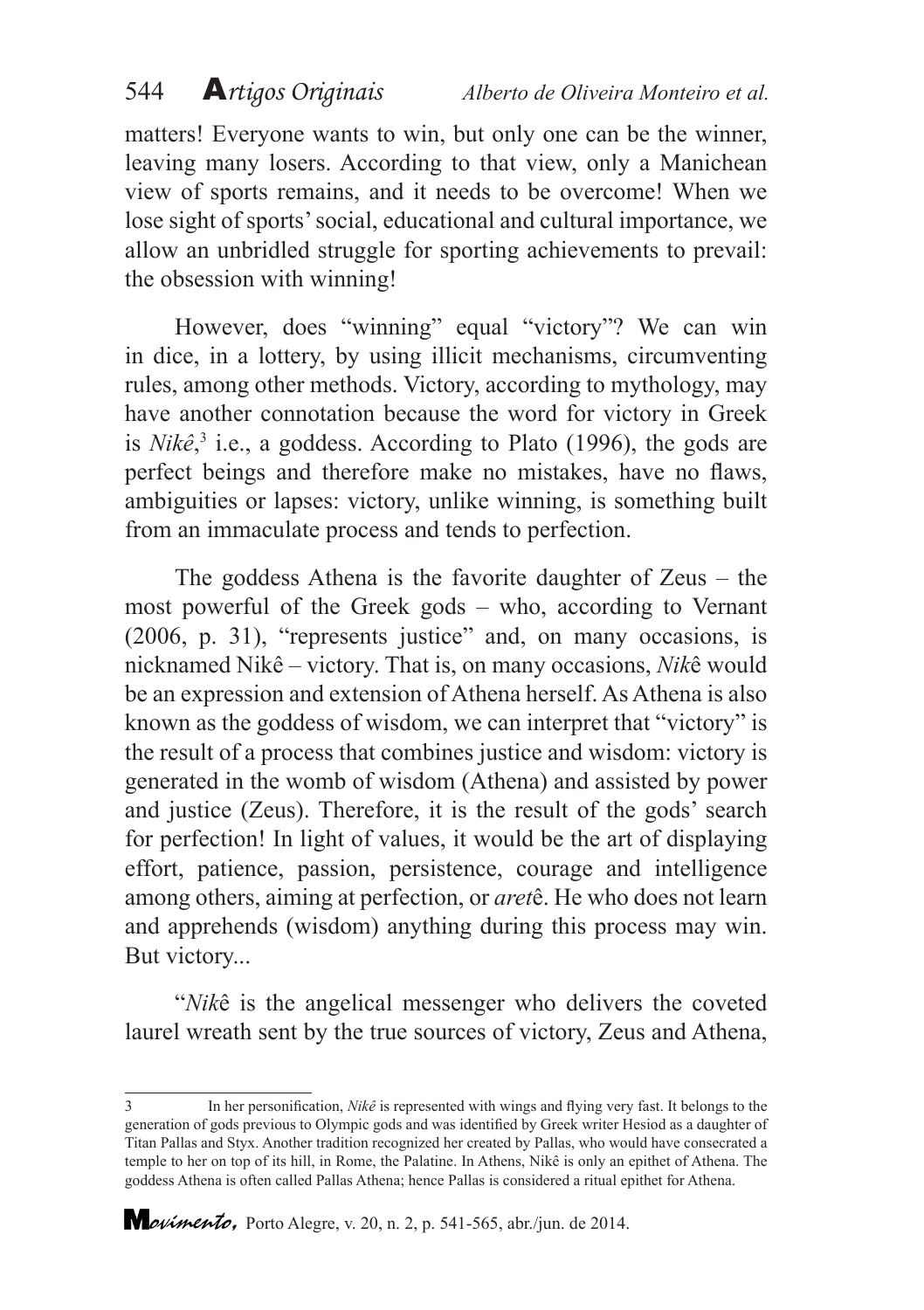respectively the god of power and the goddess of wisdom" (COUSINEAU, 2004, p. 225). Victory can bring power, status, recognition; but if they are used unwisely, the athlete, the politician and the artist can find misfortune, rather than happiness. Under mythological inspiration, when facing victory and defeat we must adopt a stance of simplicity and serenity, as the goddess "*Nikê* brings not only the news of victory, but also news saying that victory does not last long" (COUSINEAU, 2004, p. 225) just like defeat. *Nikê* "represents the transience of triumph, the evanescence of fame, the impermanence of the talent by which victors are often so splendidly rewarded" (COUSINEAU, 2004, p. 226). In this matter, we will always be lifelong learners; and a good amount of art and pedagogical relevance is required to deal with it.

#### **3 From internal to external dimensions**

For Socrates, physical beings, along with the expression of movement, are the mirror of their own interior and qualities, shining their moral content and their interiority (XENOFONTE, 2006). For several reasons, many people working in the educational field have a superficial view on sports competitions. Therefore, Bento (2006) says that sports have an educational and cultural character precisely because of their competitive nature. The best expression of the educational relationship is that which arises when the same interests, goals and purposes of two or more people are in conflict. It is at such moments that we see whether people actually control their instincts, their limitations and the situation itself. In sports, there is an ongoing struggle for victory, a score and a championship; and, even so, in such limit situation of physical, emotional and psychological effort, in most cases, protagonists do not go over the boundaries of respect, consideration and appreciation for teammates, opponents and the competitive task.

To investigate the process by which one can develop a healthy personality through sports' values, we found that several components involved in the sports game can make a great

*<i><u>ovimento*</u>, Porto Alegre, v. 20, n. 2, p. 541-565, abr./jun. de 2014.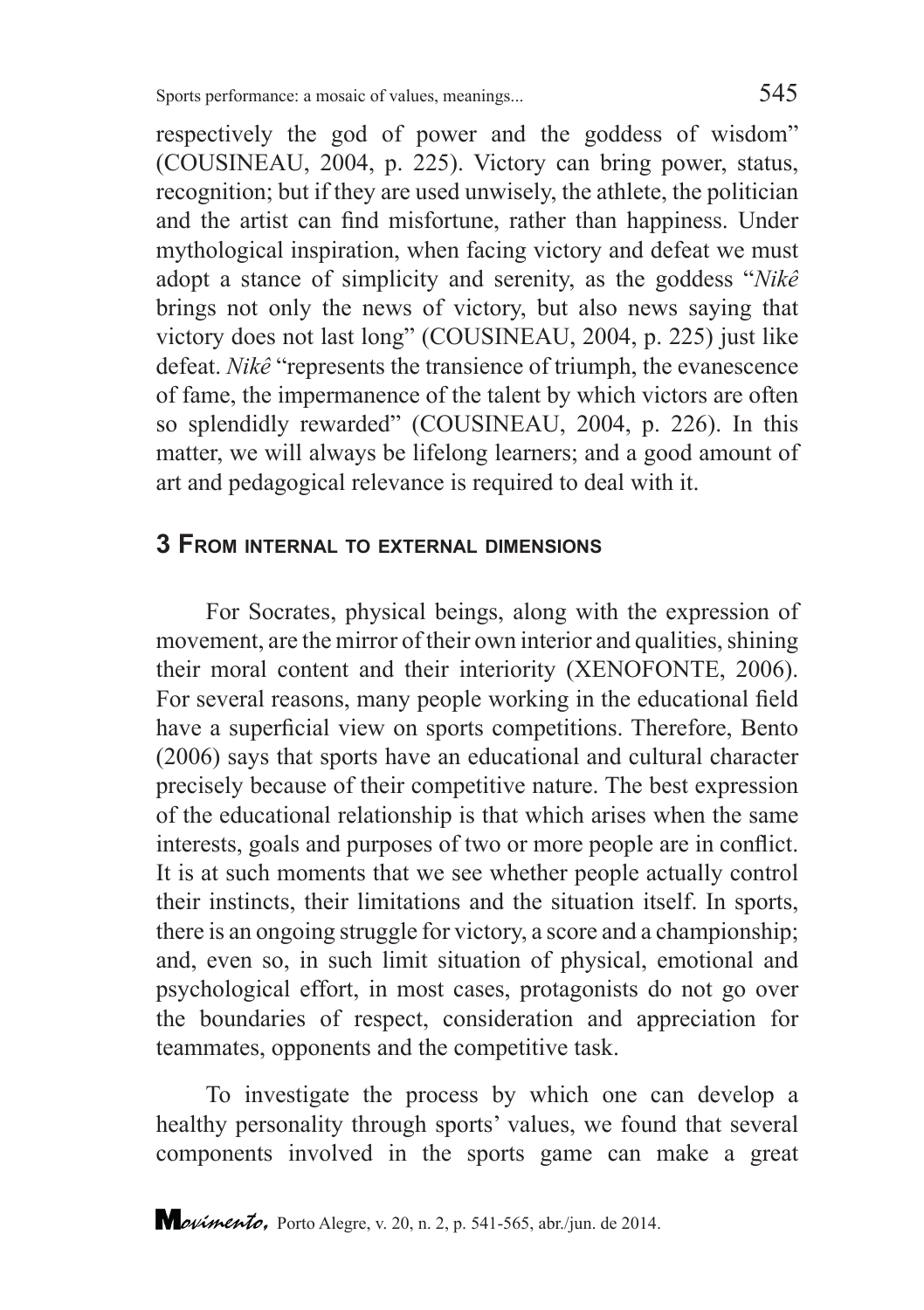contribution to the development and improvement of an athlete or a team. They include techniques and tactics, physical-motor skills, biological capabilities, emotional and psychological characteristics, in addition to methodological choices. However, as this process is developed and conducted by the Human Person, we can add some reflections that offer clues about how the healthy development of a personality can be translated, through the axiological content of sports, as a better athlete and a better and more balanced Human Being.

Who performs the sports task? Man! Who is that man? According to Patrício (2008) and Ibañez (1976), it is that who builds his life by the realization of values, whether in common life or in sports life. According to Ibañez (1976), values have to do with our tendencies and our inclinations, and they play a role in improvement and/or acquisition of dignity. In Monteiro's (2007) view, man is the only being able to say no to what is harmful to him and say yes to what elevates, ennobles and perfects him.

The most sensible way to identify a person's familiarity with values is to know his or her attitudes.<sup>4</sup> If we have an inventory of attitudes for a particular person, knowing his or her acceptance, neglect and rejection of certain values; if we know the intensity or profile of that person's preferences in the configuration of his or her lives, we will have a good portrait of his or her personalities (IBAÑEZ, 1976): attitudes are thus the expression of values.

Therefore, sports are one of the routes and the annunciation of what might free men and grant them autonomy. It is a proposal for humanization of man, society, powers, practice and word, because the fate of that man is to humanize himself, to trigger his powers to the maximum, and in an orderly way (IBAÑEZ, 1976). These considerations are not exaggerated, since, as we observe the tasks of training and sports competition, we verify and identify the fact that, although bodies are in motion, value is being exercised

<sup>4</sup> Attitude is the organization of beliefs around an object or situation that predisposes one to respond preferentially (ROKEACH, 1981).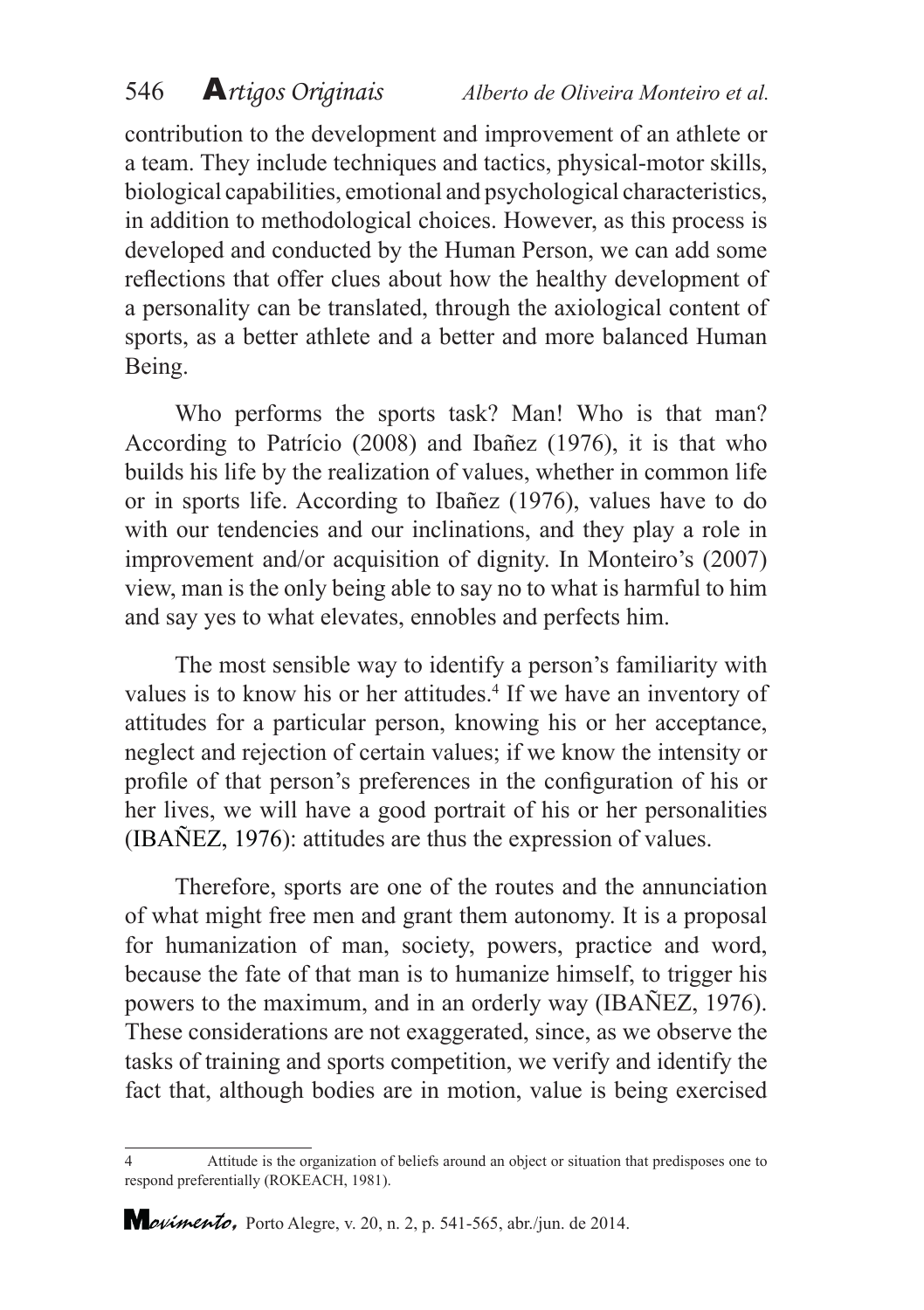(MONTEIRO, 2007). Sweat derived from those practices, even if often misunderstood, is more than the product of transpiration caused by exercise: it is the result of the "Man-Whole" sculpture, in the person outside and in the expression of his or her greatness in the person inside. And this understanding and holistic state of the human form I dare call excellence and artistry, the Greeks' *aret*é" (BENTO, 2004, p. 68). Undoubtedly, this is one of the greatest meanings provided by sports practice.

Although today's athletes are often seen as people concerned especially with money, the fact is that what gives value and support to their lives is displaying value, struggling to improve, recognition of their performance, stimulus to the pursuit of happiness, overcoming adversity and availability to exceed in a society that no longer recognizes itself as valuable. Perhaps that is the reason for misunderstanding by some critics. On this subject, let us hear the words of Savater (2000, p 100):

> He who at sporting events can only denounce the muscle simplicity of challenges, low collective passions, ostentation of eagerness for preeminence or fraudulent behind-thescenes manipulations may get it tight in this or that shameful detail but will lose sight of the genuine interest at stake: the humanizing meaning underlying the most heralded of stadium legends. These doctrinal enemies of sports competition may well understand what some men want and what they do, but they will never know the depth of what men want and why they do it.

The Spanish philosopher, it seems, points to the updating of myths, gods, metaphors, stories, heroes and primeval events carried by sports practice. He underscores the importance of the ideas of "why" and "what for", whose main references are linked with the values, significances and meanings to which man ritualistically commits himself in the sports task, in which the fleetingness of the moment puts his eternity to test: he takes the risk of chance against internal and external forces and against the risk of failure, but with a commitment to overcome limits and challenges in order

*<i><u>ovimento*</u>, Porto Alegre, v. 20, n. 2, p. 541-565, abr./jun. de 2014.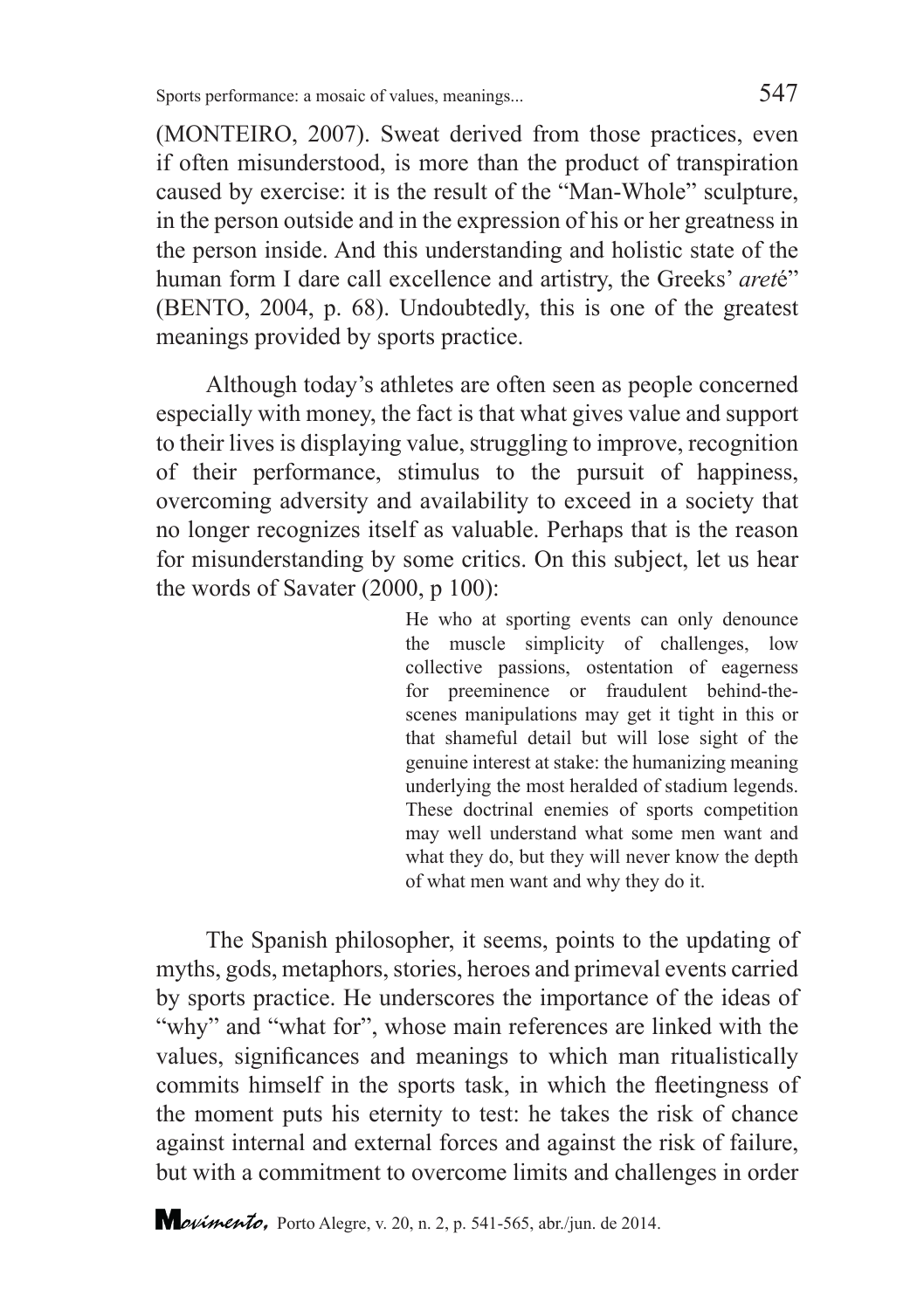to demonstrate to himself and to mankind that there are endless possibilities circumscribed in the art of human doing.

We can consider that the best human performance (in any area) is when "the forces of movement that take part in the game are perfectly integrated, they all cooperate for the most perfect harmony, without any resistance, without wasting energy, and therefore without opposite reaction in Nietzsche's sense for the term" (FERRY, 2010, p. 167). Such integration and fluency may be the result of value-based sports education as we will point out in a description to be presented later, together with Wooden's and Rezende's pedagogical models.

#### **4 The mosaic of meanings and significances**

When the importance of values for sports education are ignored, the tasks of training and competition are developed without due fluidity and aesthetic harmony and thus cause resistance to socialization and malefic adherence to collectivity. This can undermine teammates' performance and foster mistrust and imbalance between different actors in the sports scene. According to Ferry (2010), the forces of the game, rather than cooperate, oppose, mutilate and block each other, so that the clumsiness of the movement reflects their impotence.

On the other hand, when we observe the trajectory of victors, their (individual and collective) attitudes denounce the greatness of their values, meanings and significances; because, according to Ferry (2010), the subtlety of their gestures seems to be of perplexing simplicity and ease. They pass, control, kick, dribble and dodge with elegance, spontaneity and unpredictability that leave nothing to be desired in comparison with a great musician, sculptor or poet: only that their instruments for making music, sculpture or poetry are their bodies. As a result, we can see a remarkable reconciliation of "Beauty" and "Power" already made by gifted youth.

This narrative exposes openness to understanding the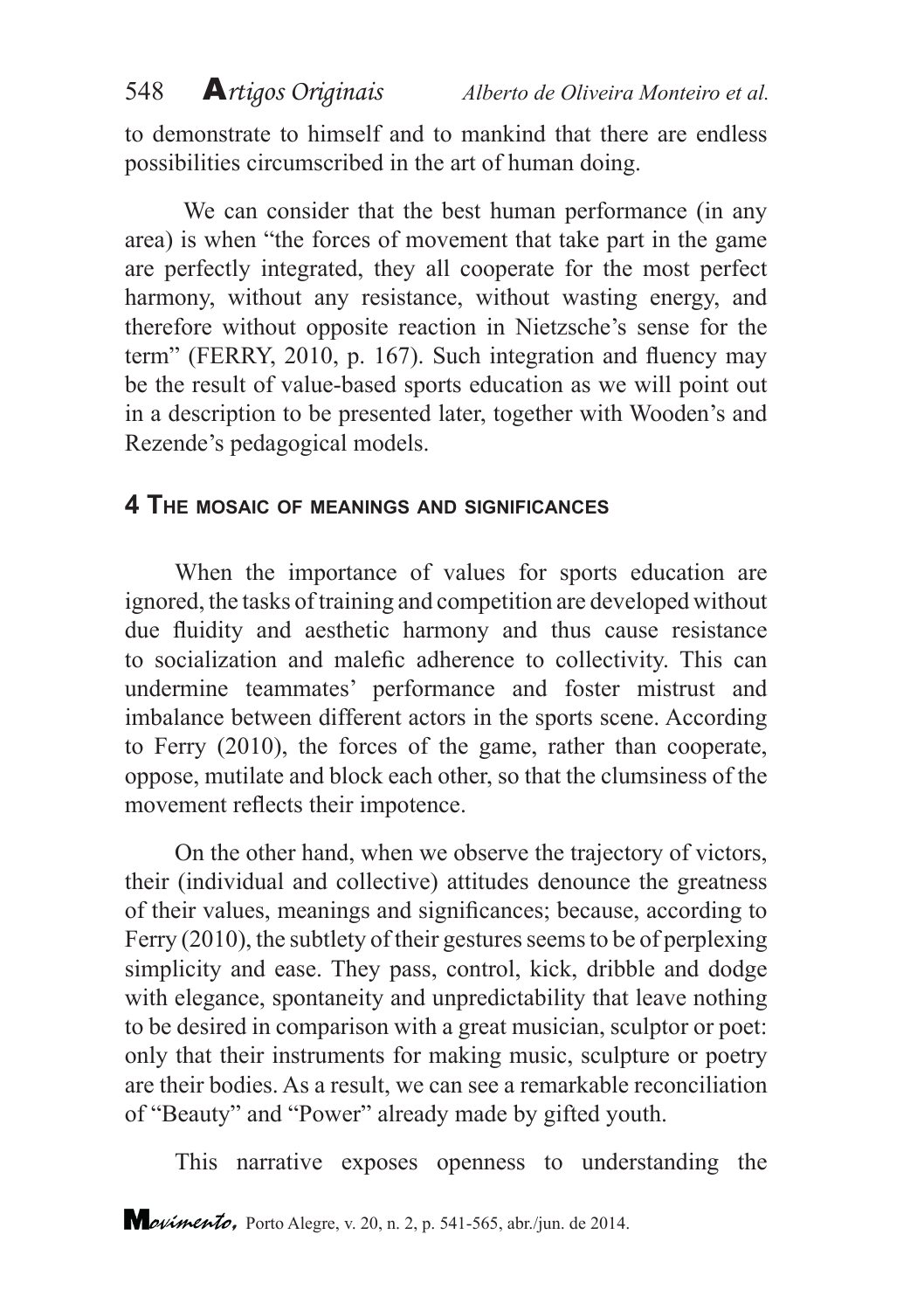meaning of talent. At the time of the ancient Olympics, teammates and coaches would tell an individual showing some talent to take advantage of it since a god dwells inside him. That god, of course, was the proof that the art of human action came from sacred heights.

While talent can be divine gift or genetic legacy, (team sport) coaches sometimes prefer athletes less gifted with technical skills over more talented ones. Both Bernardo Resende (2006), Jackson and Delehanty (1997), and Wooden and Jamison (2010) agree that talented players who cannot make their teams great cannot be considered essential. This usually happens when talented athletes give up the effort needed to improve their divine/biological potential; and because in most cases, teamwork is harder for those athletes, since mass media are keen to emphasize individual actions to the detriment of a team's collective movement. In this sense, Wooden and Jamison (2010) note that it is very hard to find talent, but it is even harder to get that talent to sacrifice themselves for the team.

The lack or limited achievement of training (learning), without concern for values such as concentration, motivation, discipline, joy, enthusiasm and others, limits the development and improvement of sports' potential. Eventually, as with everything in life, the level of learning is directly proportional to the quality of training and one's dedication to it. Furthermore, vocation seems to be an attribute that awakens initiative, mobilizes energies, availability for effort and learning, pleasure in turning a simple act into a reference of love for the task. In sum, vocation is the assertion of an identity.

You could say that thwarting young people's development of their vocation for a given task is not very pedagogical because, as reported by Ferry and Vincent (2003), depriving talented young people with a vocation of practicing their art will make them unhappy – true happiness lies in realizing their potential as completely as possible. Talent, education and vocation are the pillars that ensure human development and improvement.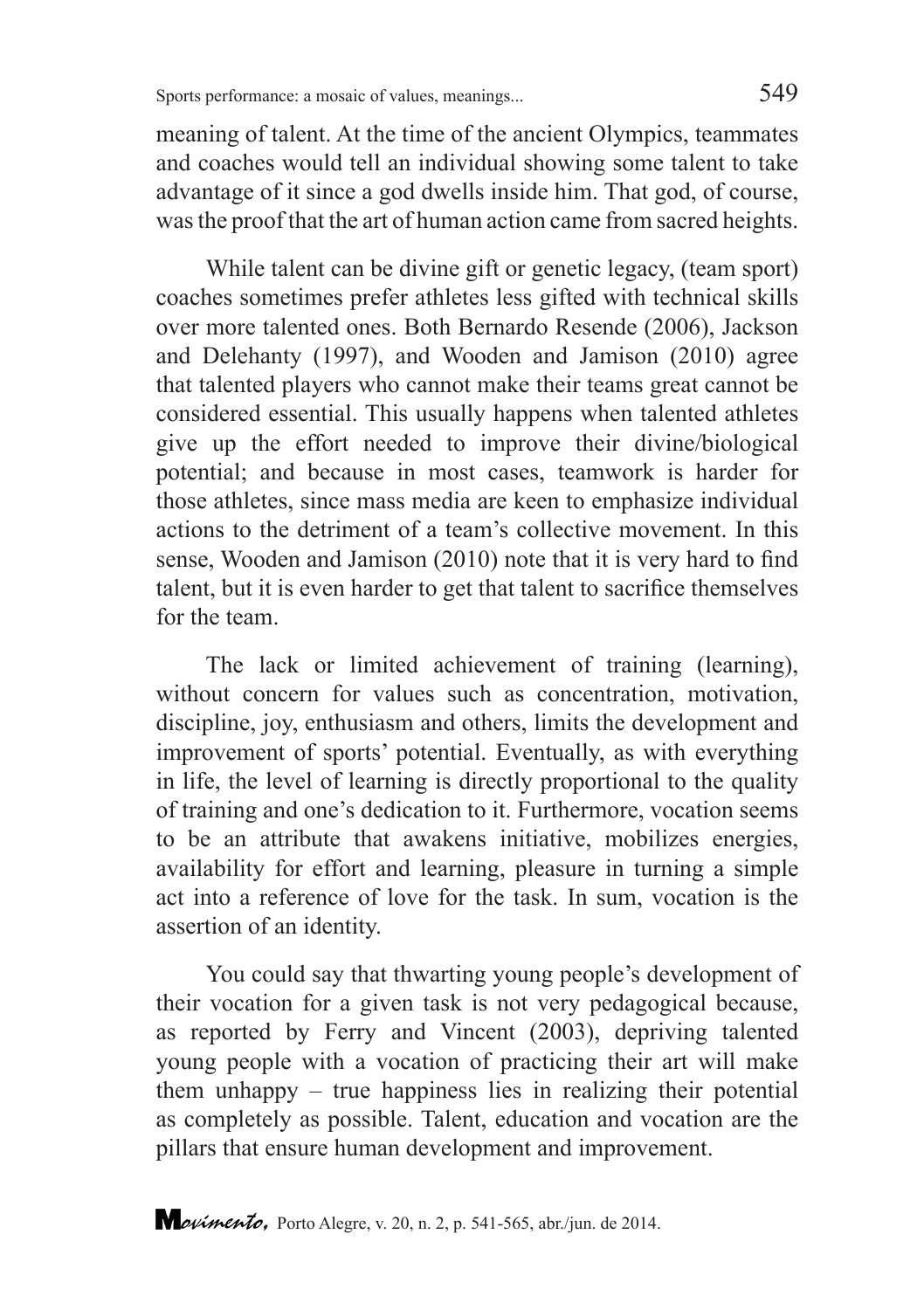550 A*rtigos Originais Alberto de Oliveira Monteiro et al.*

From an anthropological point of view, many authors consider man as an incomplete being (IBAÑEZ, 1976; FERRY, 2010; VAZ, 2004). Viewed from the other side of the coin, man is the one who systematically seeks to overcome his limits. Overcoming limits is a complex process; but since human beings are highly adaptable, the process of overcoming is one that considers – being man incomplete and/or imperfect – the pedagogical possibility for human elevation through self-improvement. As Monteiro (2007) points out, in sports, overcoming the opponent is the external, visible and clear conduct, but growth is internal: being invisible and barely expressible, it is translatable as a unique and educationally valuable beauty. Cousineau (2004, p. 180) makes a crystal clear contribution to the subject: "Excellent performance is the stimulating effort that carries animation or supreme satisfaction, because athletes or artists overcome themselves in a moment of truth, thanks to their effort, their courage and their enthusiasm".

As an important facet of education, sports may be one way, through their practice and embedded values, to achieve a cultural mission: the search for the meaning of life, which inherently depends on axiological content. Speaking about education for values, Ibañez (1976) declares that the man who does not overcome himself decays. The author goes further by saying that the subject who does not undertake every day the noble task of doing something for his own improvement, to improve the relationship with his peers and to aggrandize his whole community defects from his human condition. In sports, those who cease, even for one day, to strive to learn and strengthen anticipates an unpleasant future for themselves and their team. In this perspective, we see sports as a remarkable means for education and culture as discussed by authors such as Kohlberg (1964) and Fagundes (2001): conflict situations, dilemmas and questions are pedagogical means to develop and educate people towards autonomy, dignity and interaction with the social environment. Let us add to this list strengthening of the will, effectiveness of acting and the art of permanent self-education.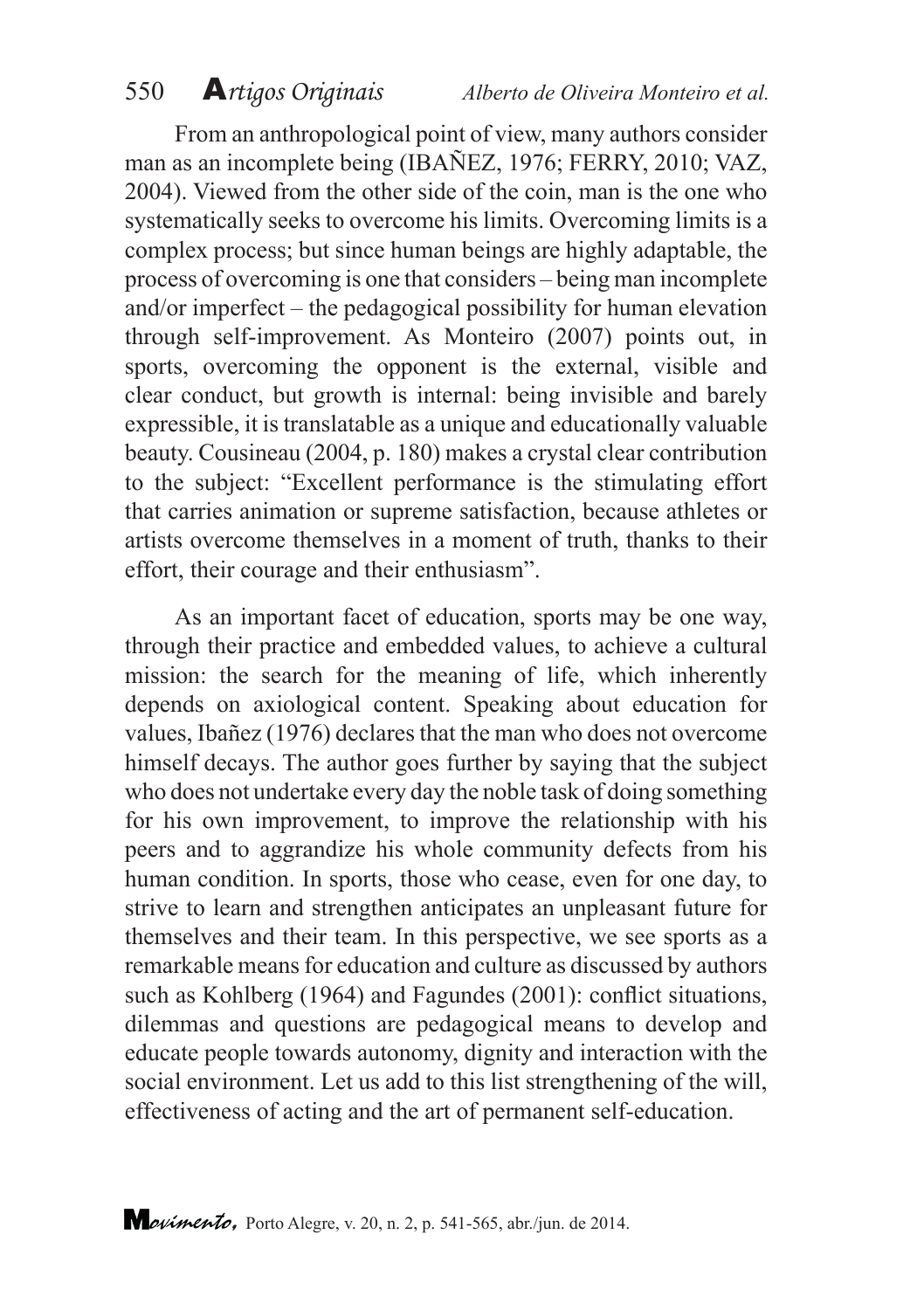One of the most worthwhile meanings for sports lovers is the search for self-overcoming; therefore we consider appropriate to note that its value can only be realized after experience: speaking about self-overcoming is not the same thing as accomplishing it. Self-overcoming is more than a word, impossible to be used as rhetoric; in most cases, it is the achievement of something new, superior and enriching through practice and in an unmistakable way. In a self-overcoming event, we immediately realize that this was only possible because we assumed and practiced a list of values such as determination, strength, courage, perseverance, trust, honor and discipline (as expressed in Figure 1).

552

**Figure 1** - String of values necessary to overcoming.



*Source:* The authors

Self-overcoming as a is only recognized after its accomplishment, since it is an experience that takes place under the influence of other values previously available. We sense, then, that such an action bears, in addition to the synthesis of numerous values , a self-knowledge process: we find something in ourselves that we did not know and that we were able to accomplish. That is, can we imagine the feeling of happiness and fulfillment? Note what Nancy Hogshead (COUSINEAU, 2004, p 167.) – gold medalist in the 1984

*Lovimento*, Porto Alegre, v. 20, n. 2, p. 541-565, abr./jun. de 2014.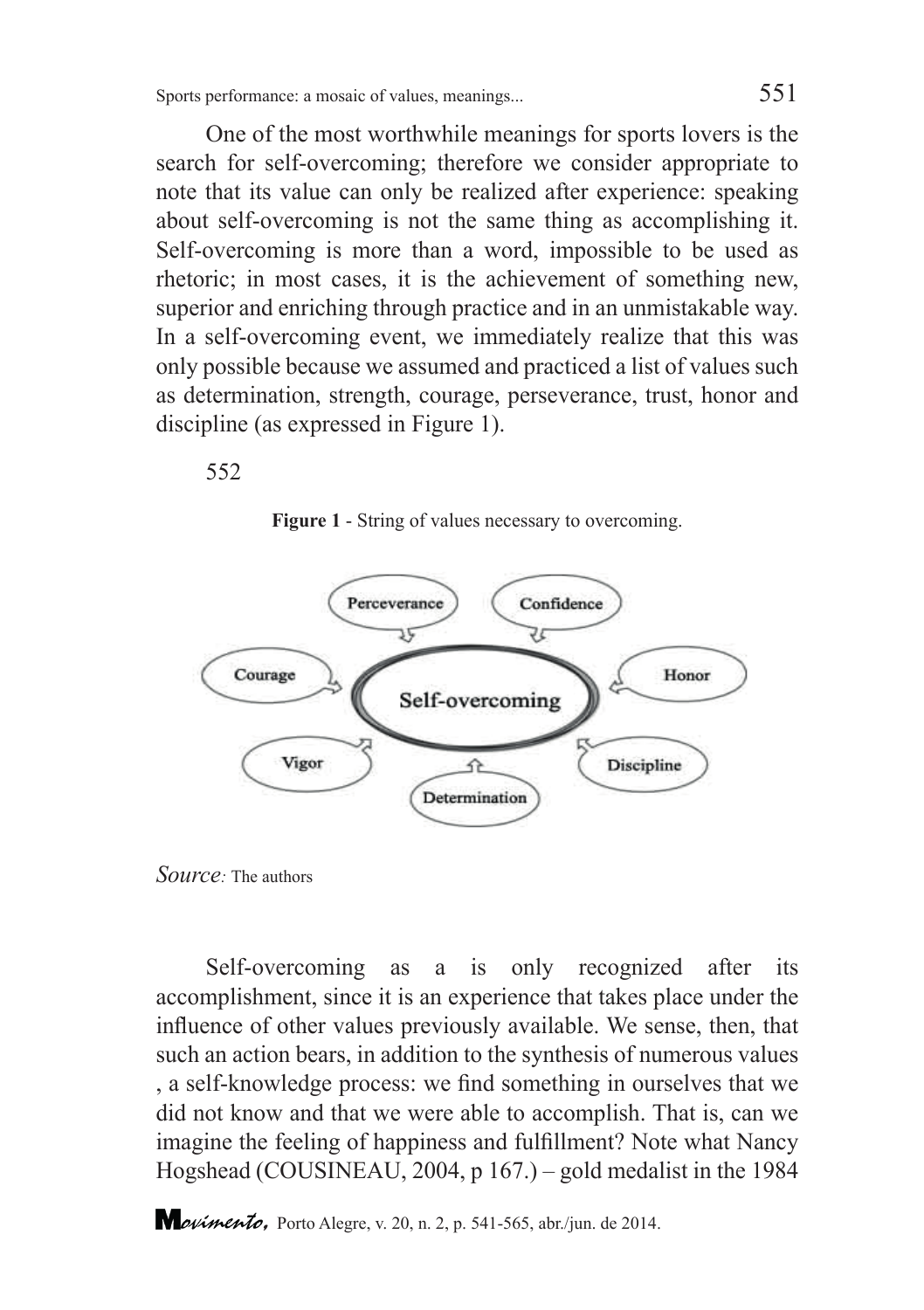552 A*rtigos Originais Alberto de Oliveira Monteiro et al.*

Los Angeles Olympics – tells us:

Why push yourself? [self-overcome] (...) because the rewards of reaching for excellence are profound. I'm not talking about a pay raise, a plaque or even a gold medal. It's living into a purpose or a calling that enlivens even the most mundane tasks. It's a deep pride in the life we are living.

# **5 The models of Wooden and Resende**

On one occasion, Jamison and Wooden (2010, p 24) wrote a letter to their athletes:

> If each of you makes every effort to develop to the best of your ability, follow the proper rules of conduct and activity most conducive to good physical condition, subordinate individual acclaim for the welfare of the team, and permit no personality clashes or differences of opinion with teammates or coaches to interfere with your or a teammate's efforts, it will be a very rewarding year.

As we can see, and if we interpret it well, the possibility of "a very rewarding year" is subject to the undertaking and practice of values such as endeavor, effort, skill, proper conduct (ethics), welfare of the team (solidarity), common sense, judgment and others. On the other hand, after the victory over Italy that gave Brazil the Olympic gold medal in volleyball, Rezende said:

> Life experiences, some victories and disappointments gradually show the way. And the way is this: sharing, being supportive, compete healthily with each other so we could grow. This group has worked hard and was above all a group (RESENDE, 2006, p. 181).

In the words of Rezende, after a long period of preparation, values such as experience, effort, solidarity, ethics, team spirit, endeavor, self-overcoming, among others, besides offering conditions for "a rewarding year", also point to a life experience

*Lovimento*, Porto Alegre, v. 20, n. 2, p. 541-565, abr./jun. de 2014.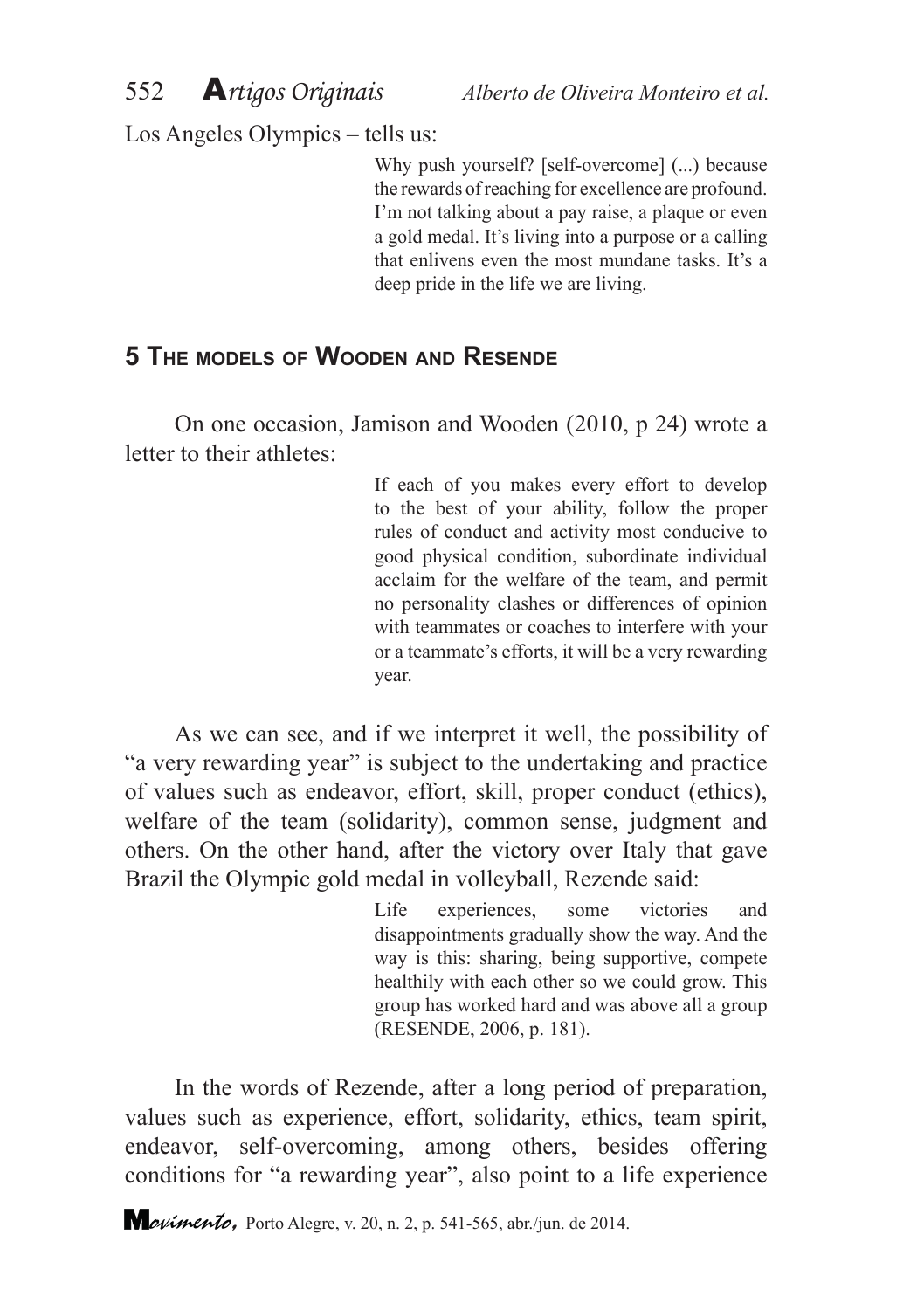that resulted in a resounding collective success: an inspiration for education. The prize awarded in this journey was the gold medal. Both Rezende and Wooden bet that those values were decisive to overcome high challenges.

554

In 1948, John Wooden, interested in training – behavior, attitude, values and quality – of their basketball student-athletes at the University of California at Los Angeles (UCLA), established a framework of values that he called "Pyramid of Success" (Figure 2). Asked about the essence of his model, he replied: "My definition of success and the Pyramid establishing how to achieve it encompass everything I do as a coach, teacher and leader" (WOODEN; JAMISON, 2010, p 47.). The idea was to organize a structure based on values that should support, encourage and inspire all of Wooden's pedagogical actions toward building a strong, organized, inspired, dedicated and focused team.



**Figure 2:** The Pyramid of Success

Source: Wooden, Jamison (2010, p. 48).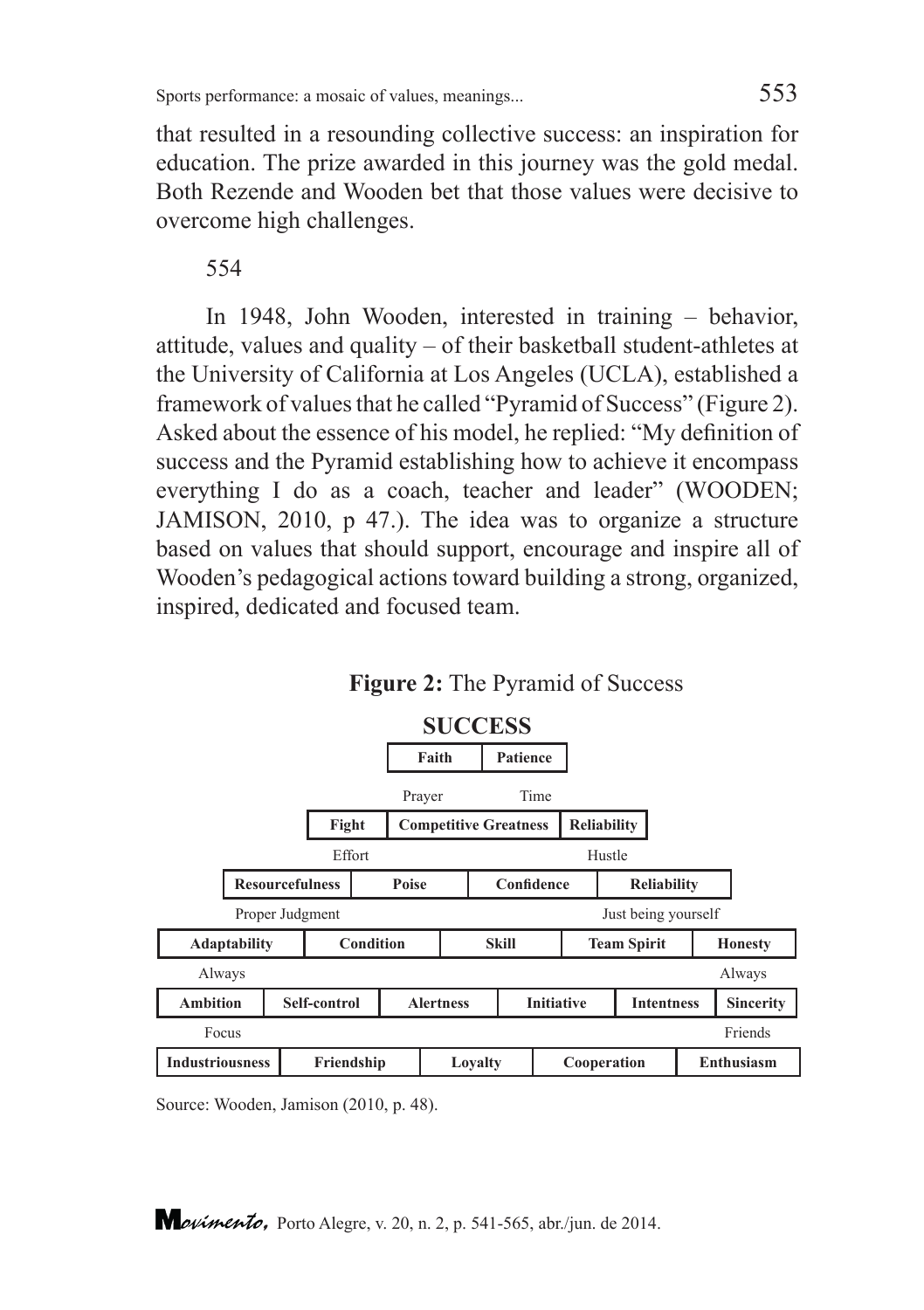To achieve sports success, Wooden felt that his pyramid represented the highest standard and the most effective guide to awaken the best in the people under his direction as well as in himself. For that sports coach, success "is peace of mind which is a direct result of self-satisfaction in knowing you did your best to become the best that you are capable of becoming" (WOODEN; JAMISON, 2010, p 48.). This postulate echoes the words of Pindar, the great poet of the ancient Olympics, when he urged people in general and athletes in particular to "become what [they] are" (JAEGER, 2003, p. 263). Thus, it is up to human beings to seek to develop – in an orderly way and at every moment of their existence – the maximum of their potential and excellencies, trying not to pass up opportunities to become men, always understanding their humanity as something deeply personal and proper, and therefore universal.

Bernardo Resende, using the example of Wooden's Pyramid of Success, created a model he called "The Wheel of Excellence". The coach of Brazil's volleyball national team decided to build an image in the shape of a wheel, since he considered that Wooden's figure generated a sense of immobility (RESENDE, 2006). However, the Wheel of Excellence, even aiming at presenting something more dynamic, is pervaded by values and intended to direct and guide coaches' actions, as well as strengthening their leadership. The Wheel of Excellence revolves around an axis and rolls over the path of planning toward a goal (Figure 3). The notion of movement causes each group of values to be permanently in contact with the planning sphere, with a view to achieving the goals.

Both Wooden's and Bernardo's models, regardless of their shapes or more or less dynamic images, are subject to axiological authority and, therefore, are pedagogical.

#### **6 Convergences between models**

Initially, the main targets of the models in question – "excellence in competition" (WOODEN, 2010) and "constant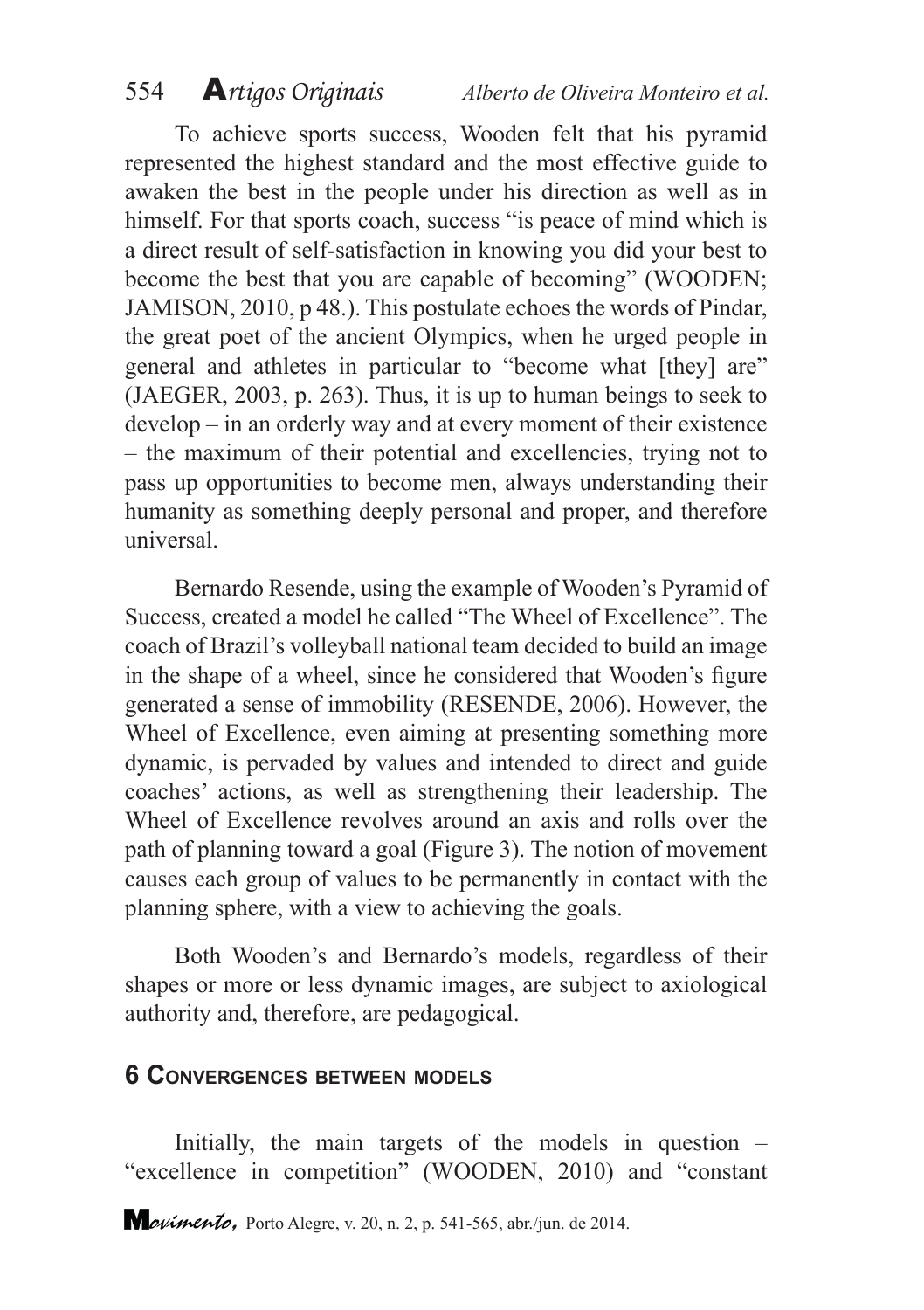pursuit of excellence" (Rezende) – direct their practice to celebrating the quest for competitive excellence. Leadership is explicitly mentioned by Rezende; Wooden (2010), in turn, emphasized that the essence of leadership can be found in the Pyramid of Success itself. We can conclude that, in both models, leadership as well as ethics (described by Rezende and not noted by Wooden) pervade their formulas/models, regardless of being underscored as such.





**Source:** Resende (2006, p 110.).

The key point exposed by both authors lies in assuming and practicing values that guide and sustain their respective ways of thinking, acting, organizing and evaluating the process of sports education. Following that path, we noticed a special harmony between the models in question, especially when both refer to two groups of values: collective and personal values.

For Wooden, values expressed in collectivity were friendship, loyalty, cooperation and team spirit (put the good of all before private

*<i><u>ovimento*</u>, Porto Alegre, v. 20, n. 2, p. 541-565, abr./jun. de 2014.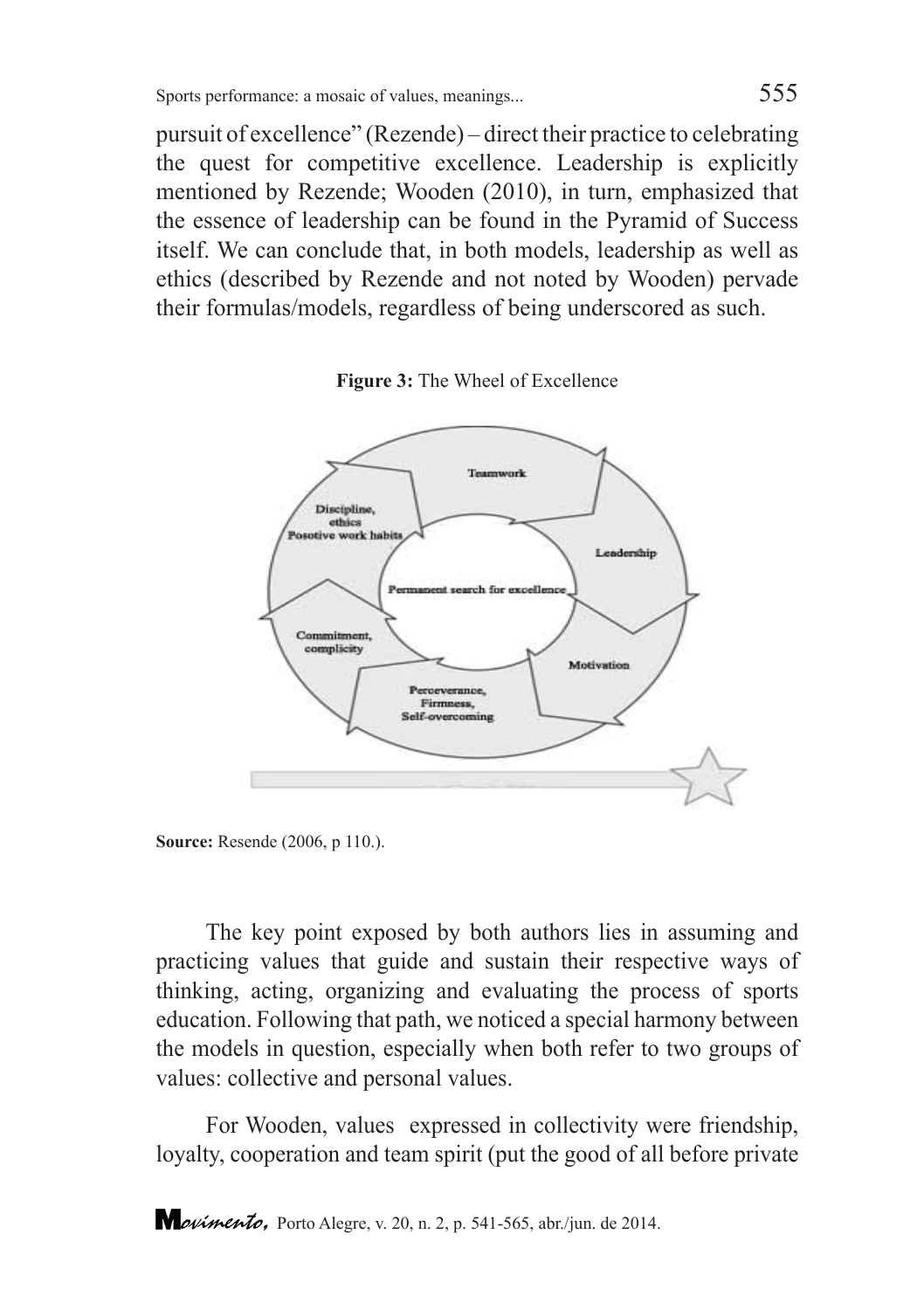interests). Rezende highlights the following values for that modality: teamwork, commitment, complicity and (collective) ethics.

As for personal values, Wooden sees industriousness, initiative, self-control, consistence, fitness (physical, mental, emotional and moral), skill (to seek knowledge and information), confidence (selfconfidence is a personal value and trust in others – fellow and team – is a collective value), poise (maintaining balance both in defeat and in victory), enthusiasm and alertness (agility of thought and attention to detail). In turn, in this sphere of values, Rezende sees leadership, motivation, perseverance, firmness, (personal) ethics, discipline and positive work habits.

Although the words are used to determine key attitudes and behaviors related to the actions of the coaches studied, we note that many of them are synonymous with or somehow resemble the postulate of their creators. Compare, for instance, consistency (Wooden) with perseverance and firmness (Rezende); friendship, loyalty and cooperation (Wooden) with commitment and complicity (Rezende); skill, alertness, initiative, poise, and self-confidence (Wooden) with positive work habits (Rezende); dedication (Wooden) with discipline (Rezende); enthusiasm (Wooden) with motivation (Rezende); and finally, Wooden calls team spirit what Rezende stresses as teamwork, because although it may be considered that the word "spirit" is more valuable than the word "work", it is at work that values linked to group spirit are manifested, recorded, deepened and realized.

Wooden's goal is at the last block of the Pyramid of Success: "[...] in all cases my goal has always been the same: excellence in competition" (WOODEN; JAMISON, 2010, p. 56). The apex of the pyramid is the intention guiding the organization of the model: success. And success for Wooden and Jamison (2010, p. 48) is "peace of mind which is a direct result of self-satisfaction in knowing you did your best to become the best that you are capable of becoming". According to this reflection, it is understood that, far from being consumed by thinking about wins and defeats, the psychological idea is to undertake and achieve what one has under one's control, and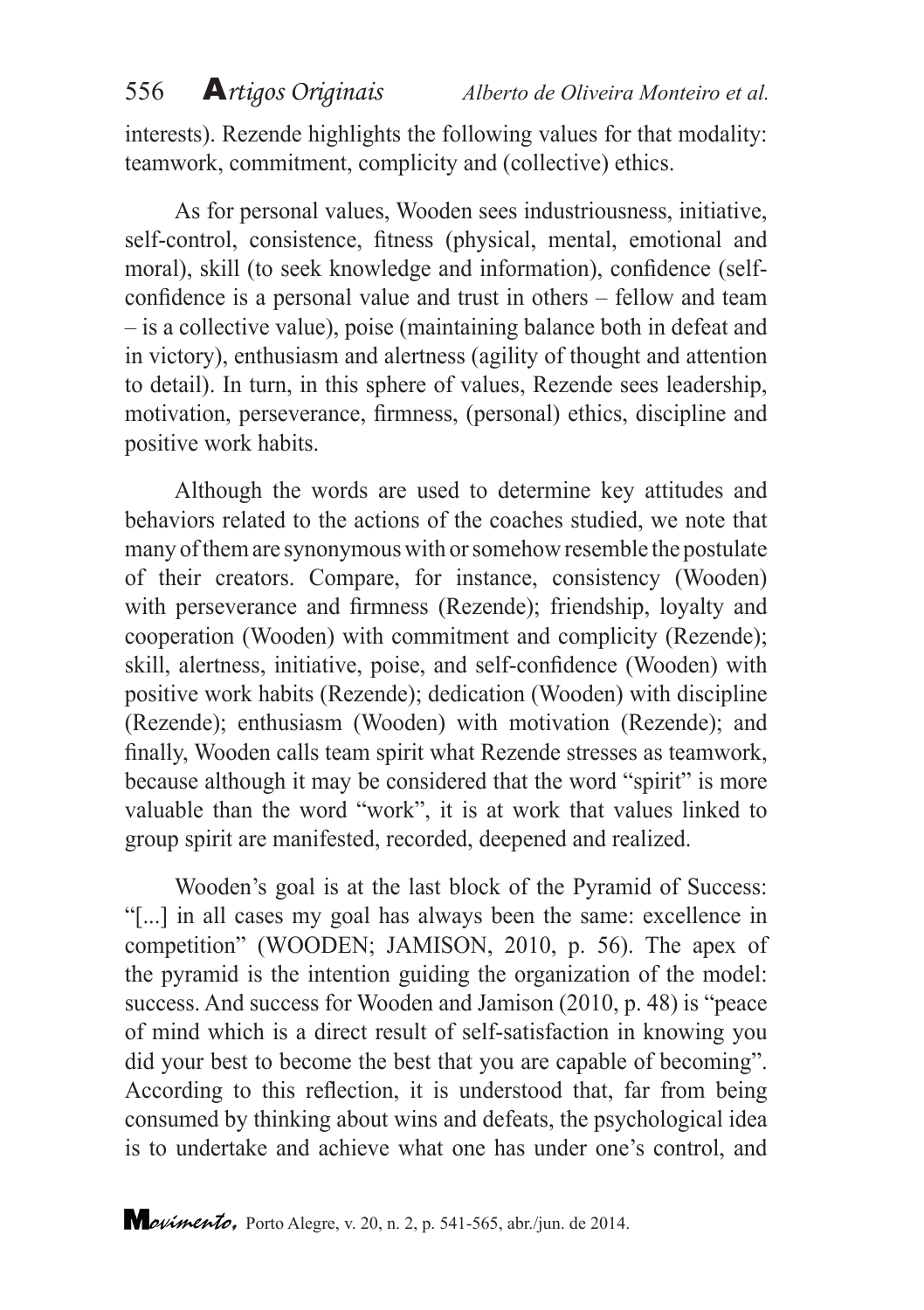precisely for that, it is fully achievable. Success, more than an ideal for few, it is a guiding ideal that is able to move personal resources with a view to the discovery, understanding, mastery and practice of a mosaic of values that lead people to recognize themselves as subjects responsible for their education process.

Similarly, near the apex of the pyramid, Wooden placed two more values: faith and patience. The advice offered by that wise man of the sports courts is to do what one must and can accomplish, and then have faith in what the future holds and patience so that the seeds of actions can bear fruit.

In line with much of what was said and explained by Wooden, Rezende's model suggests, among other things, that his goal is the "constant pursuit of excellence" (RESENDE, 2006, p. 110). From this perspective, Rezende adds that success is a very personal concept of multiple resolutions, while excellence means achieving something to be achieved in the best possible way (RESENDE, 2006). But it is close to Wooden's view when it says the following: "And I'm not referring to targets like winning, being a champion or setting a record. All that may come as a consequence and not as a cause of the pursuit of excellence [...]" (RESENDE, 2006, p. 111).

Although Rezende does not refer, in his Wheel of Excellence, to values such as faith and patience, we note that the volleyball team he led – gold medal in Athens 2002 – kept a ritual at least regarding faith. When the team was preparing to start the final match for the gold medal in Athens, Rezende describes the moment as follows: "[...] the ritual was fulfilled: each of us touched Henrique's shirt, always there, hanging, open. For luck" (RESENDE, 2006, p. 175). Luck is an attribute sent by the gods and thus the ritual is a way of remembering and appealing to them, for the team to have luck as their companion on the journey, that is, touching Henrique's shirt was an expression of faith in good luck. Of course, on the court, the team, covertly, had more than six athletes because Henrique was among them – the messenger of the gods who brought luck: an epic drama typical of human life that sports expose, reveal and update in its many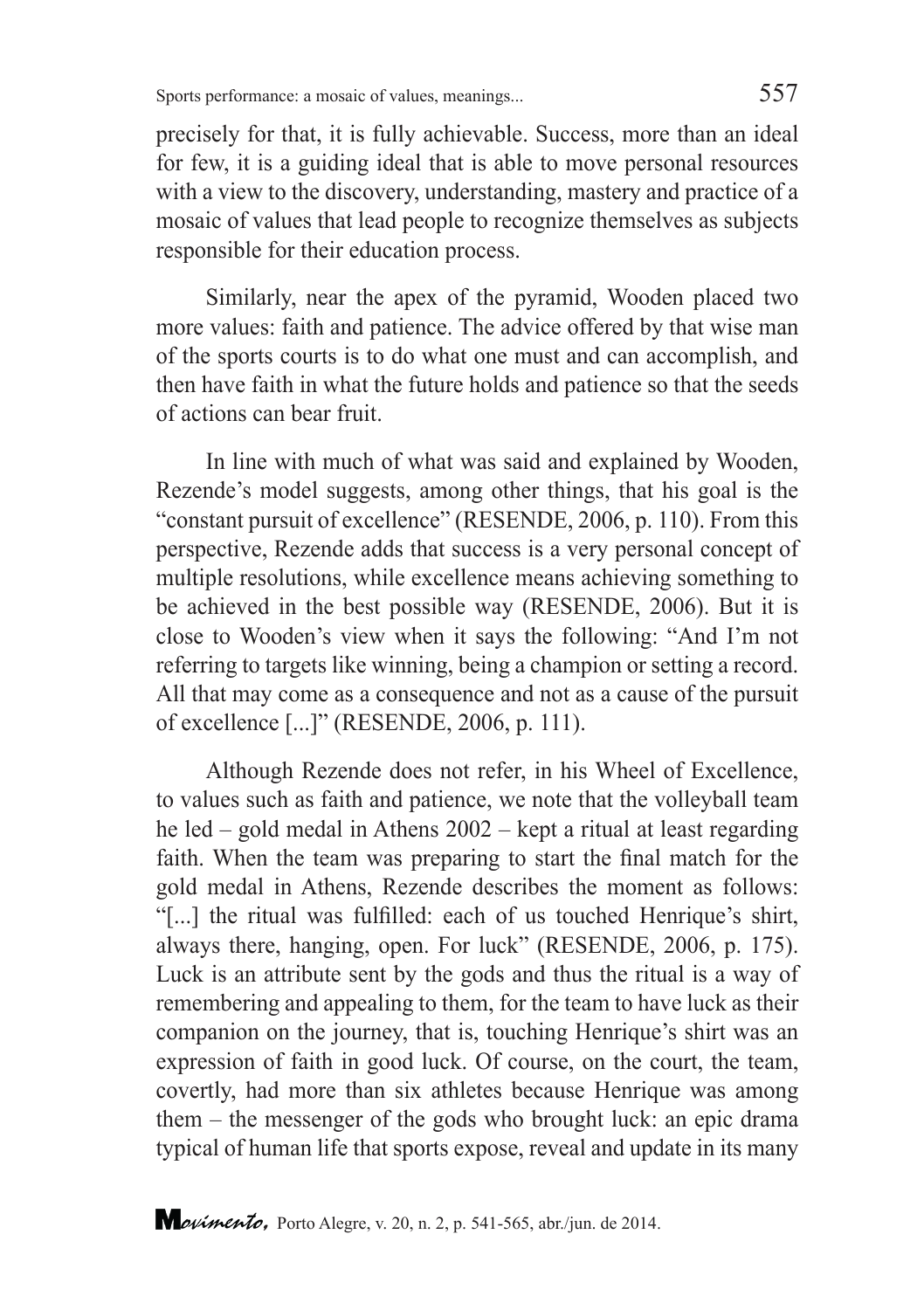expressions, including faith.

Through this analysis, we conclude that, in addition to personal and collective values – both Wooden's and Rezende's – directly or indirectly recognize the importance of faith: a sacred or religious value (PATRÍCIO, 1993).

# **7 Boldness as <sup>a</sup> new proposal**

 Based on the proposals of the authors above, on our own experiences and supported by theory, we are challenged to suggest a model (Figure 4) in order to support actions aimed at sports performance based on a balanced, harmonious and pedagogical view. This view is particularly supported by axiological contribution, reflection and argument having (sports) man and his social group (his team) as foundations and purposes (GARCIA, 2007) of the sports context, in order to propose, evaluate, sustain and expand the possibility of a human-sports performance of excellence.

Initially, our model focuses on the axiological interaction between the main actors of the sports scene – athletes and teachers/ coaches. From this perspective, we consider the example of the teacher/coach very important, but it is the exemplary (value-based) action of all that builds a community/team with ethics.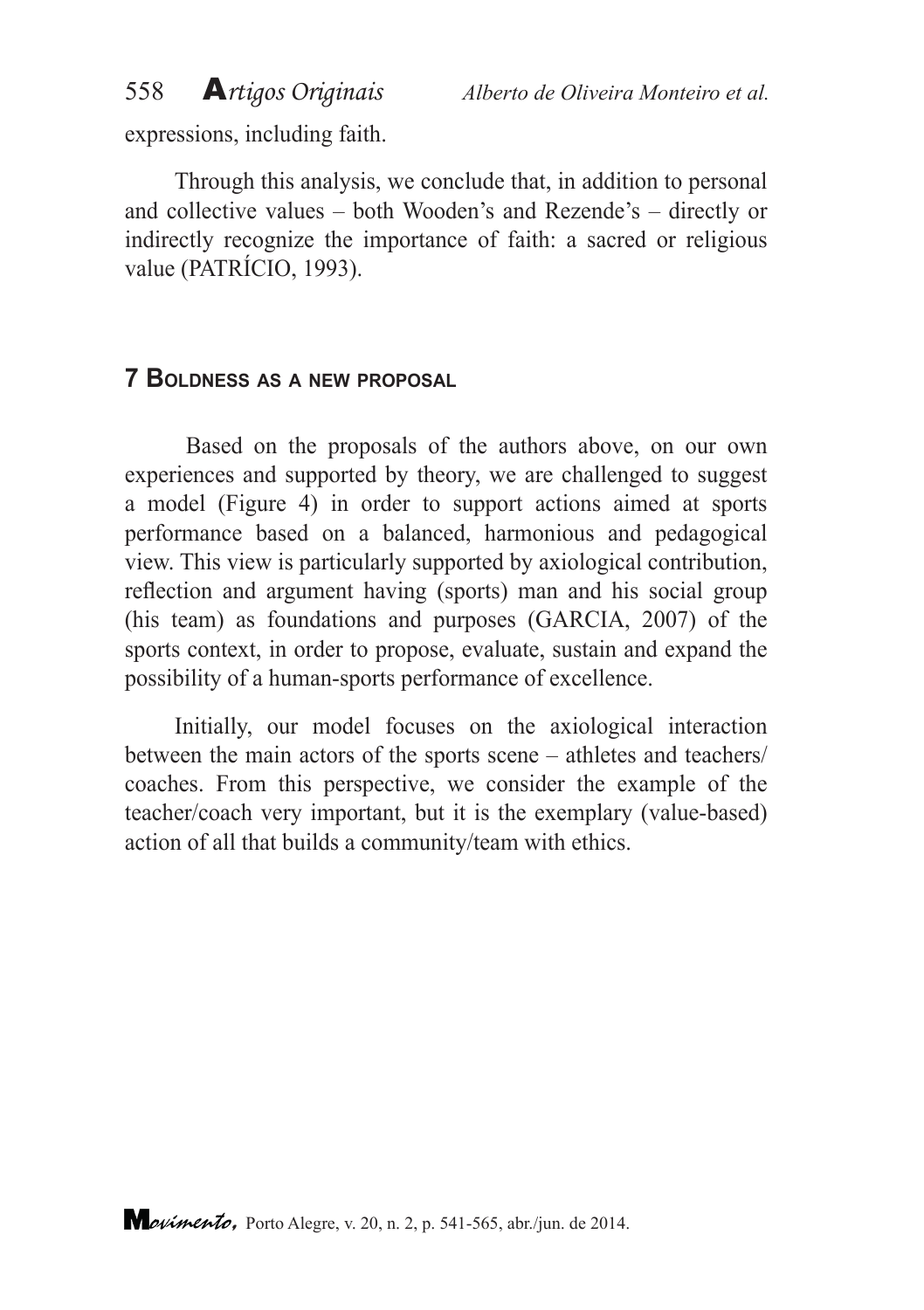**Figure 4:** Upward Spiral of values.



**Source:** The authors.

As we can see in Figure 4, it is illustrated by an upward spiral whose representation is identified with a process of constant development and expansion, and it is open to the future, without finitude. The purpose is to achieve sports excellence in individual action, collective and interactive plans of athletes, coaches and other collaborators.

To achieve that ideal, away from the obsessive concern for winning at any cost, we suggest the incorporation of habits, customs and behaviors that are linked to the most cherished individual, collective, organizational and spiritual values. While those values form the base, they are also the essence of the spiral and therefore must contribute in a balanced, harmonious and integrated manner – in training, in competition and in life – to form the sportsperson (athlete, coach and collaborator). That is, first of all, as mentioned

*<i><u>ovimento*</u>, Porto Alegre, v. 20, n. 2, p. 541-565, abr./jun. de 2014.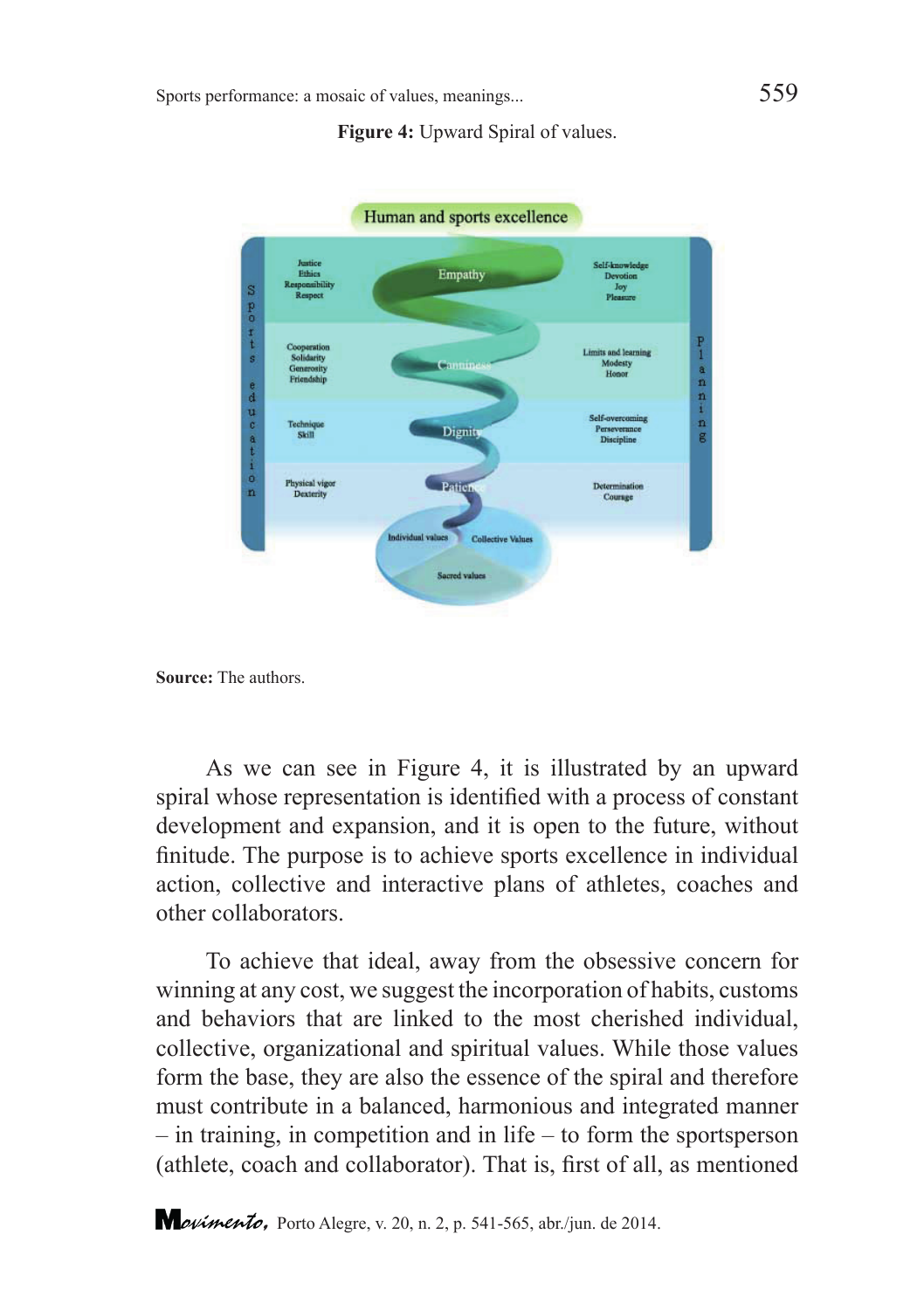by Wooden and Jamison (2010) and Resende (2006), the process of excellence at sports must be a process of education: an expression of culture described by gesture, action, symbolism, poetry and values.

Values that go through the spiral are the center of education of actions related to sports and life, and also promote the ability to experiment, take risks, overcome and transcend the simple task of training and competition, in the art of movement and wisdom-inaction. According to Aristotle (2004, p. 10), "by wisdom we do not mean anything other than excellence in art".

In order to bring together, in one context, expressions of practical wisdom and its companion, art, let us remember the sports action taking place within football: an athlete with full control of his or her body and the environment moves, jumps, dribbles, kicks, creates and re-creates, branding artistic refinement of excellence and virtuosity in each technique directed to perfection. From rapport with teammates, the athlete is agitated and looms toward the lucid and playful, thus promoting joy, satisfaction and ecstasy. Those are some of the principles that help release and express the happiness of all. Thus, in the football stadium as in any other stadium or gymnasium, "astonishment, artistic invention, freedom, spontaneity come in. A football filled with sparks of genius – Apollonian while still Dionysian ..." (BENTO, 2006, p. 141).

This axiological view of the sports process is contemplated by Garcia (2007) when he suggests that, above all, there is a set of values that must be preserved in order for sports not to end in themselves, and be projected beyond that: beyond results, passions, financial resources, persons of low value and the media. Sports are a space where there is constellation of values that are part of the human essence in living and socializing – attributes without which humanity itself would not be possible.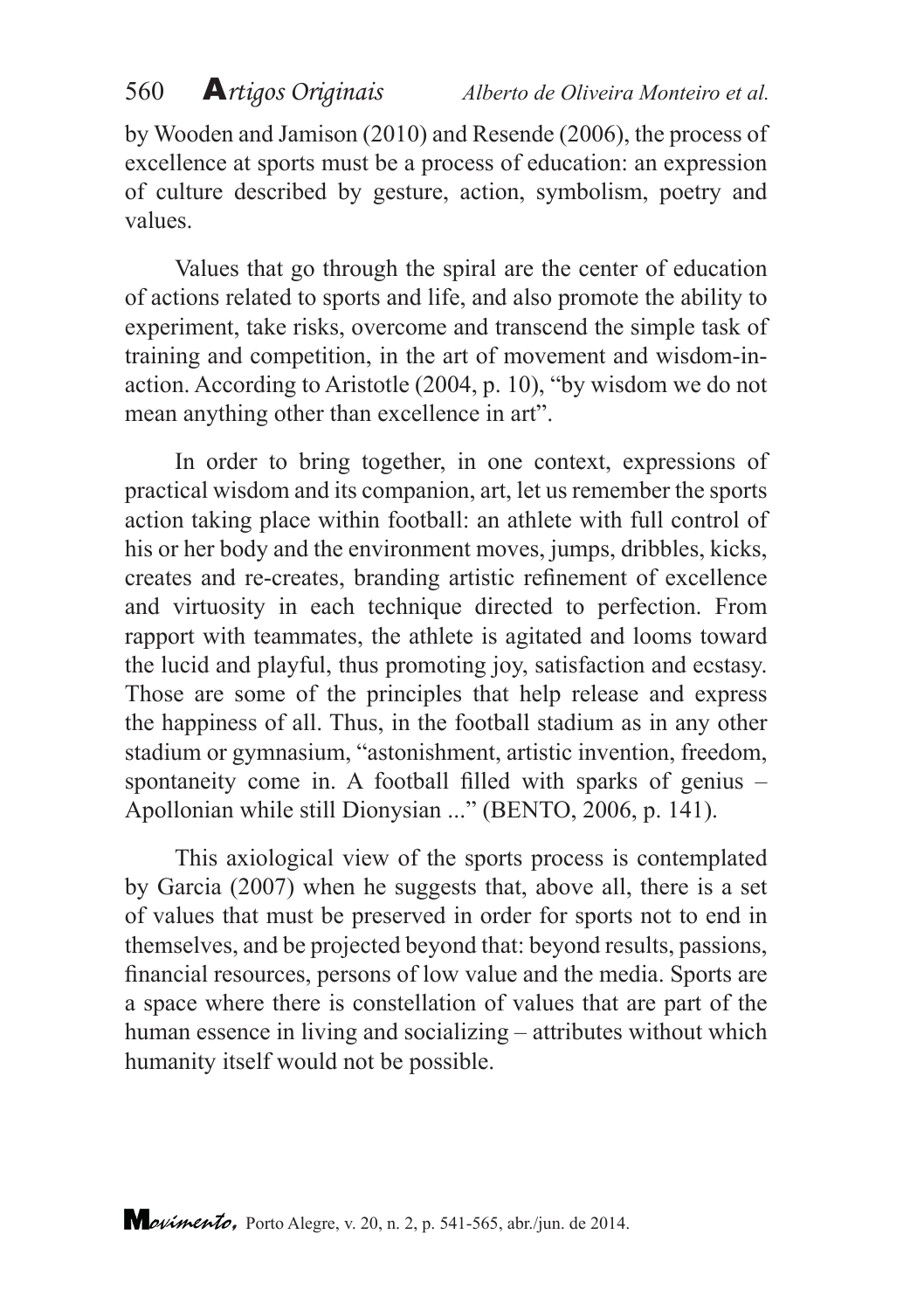#### **8 The final exercise**

On many occasions, people imagine that high performance sports are permeated with attitudes and habits that are on the verge of folly. To avoid commonplace, we decided to conduct a study on the way of acting in high-performance sports by two of the most respected sports world leaders: John Wooden (basketball) and Rezende (volleyball).

Contrary to what is routinely thought, those coaches' models, as well as that which we now suggest, are not concerned about winning or losing – Wooden even says that he does not mention the word victory – but rather about the practice of certain values: that is the very expression of success.

Therefore, we can understand that, to be successful at sports, a team or an athlete needs more than being physically, technically and tactically well prepared, even with the presence of great players. Skilled athletes are very important for their teams, as long as their talents serve a higher and common goal. Success, both in sports and in life outside them, happens through harmony between different components of the same team, through attention to what one masters – learning, personal effort, attention; through the ongoing need for self-improvement, among others; through the pleasure of doing something one enjoys doing; and through incorporation of higher values.

Some sports scholars consider the practices linked to the school and recreational categories as educational, since they provide opportunities for participants to develop values such as cooperation, participation, sociability, respect, solidarity, etc., leaving high performance sports in a secondary position and with their educational goals not always recognized. The coaches who are the focus of our study, as we have seen in the models presented here, seem to contradict the idea contained in the preceding paragraph, as their sporting goals are the result and consequence of assuming and practicing a constellation of values.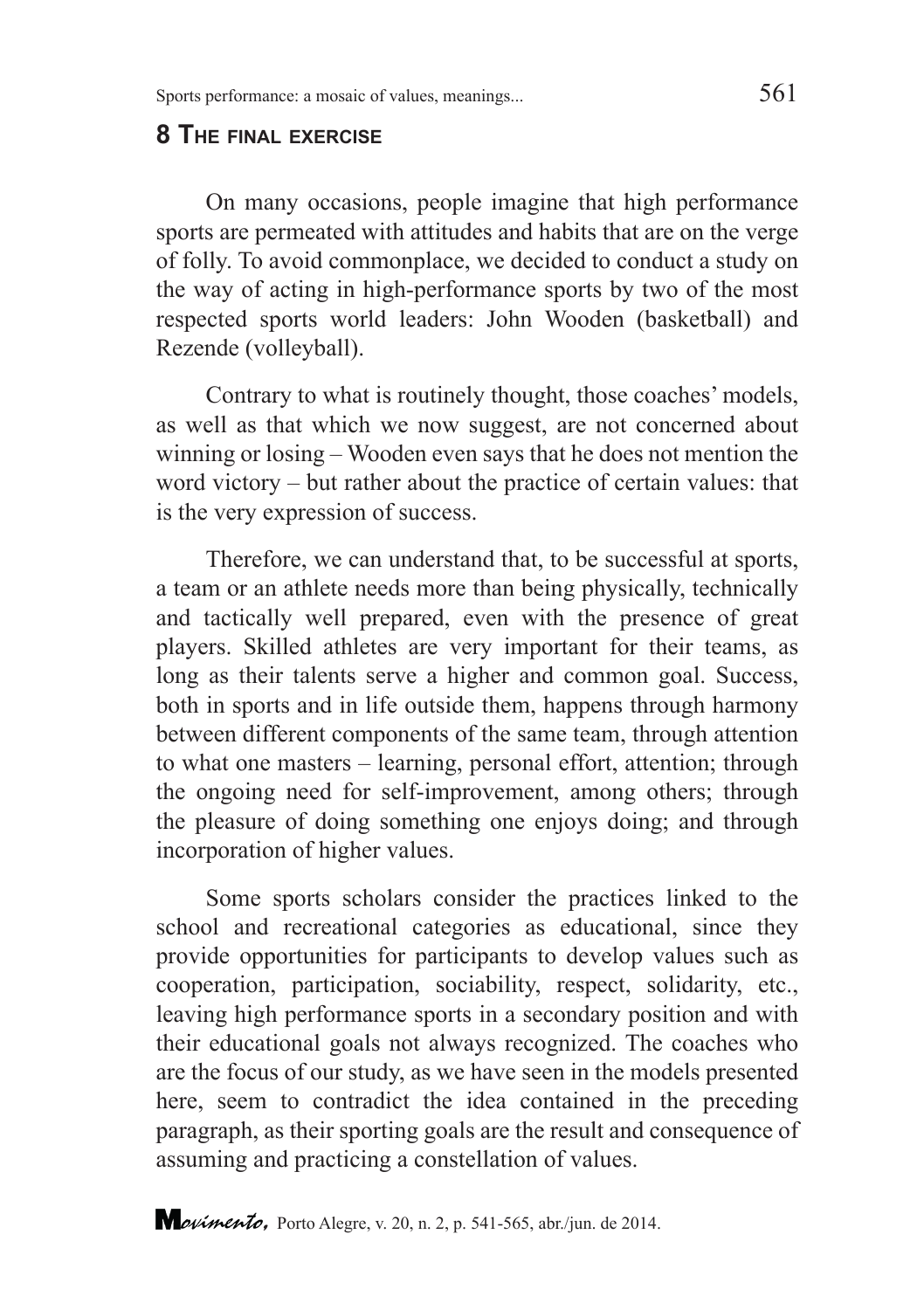It is also important to stress the emphasis these coaches give to the importance of training and competition as a process of teaching-learning and education, in their mission to achieve high levels of excellence. One of them even said that the most important point was not winning, but rather the way one trains and plays.

On the other hand, the model we propose – inspired by the coaches we investigated and by our experience – considers sports as a pedagogical space; therefore, it can ascribe meaning to our practice by acting from education in values, both at school and clubs, in social projects and elsewhere.

Our intention is to point to another sphere of reflection on this issue: high performance sports can and should be educational, given all characteristics previously presented. For this, we noted that while the so-called sport education highlights some values that should be developed by students along with the sporting task, high performance sports, through the models investigated in this article, present an axiological proposal where values should guide the teacher's pedagogical attitudes. Thus, in the coach-athlete – or teacher-student – interaction, first of all, coaches should be a mirror of the education they propose: coherence between words, actions, reactions and interactions.

Sustained by this belief based on professional practice, we certainly consider high performance sports as a particularly educational expression. Therefore, we accept as educational those sports that develop values whose purposes are to strengthen the person's character and personality, with a view to external and especially internal acomplishments. The force of example, based on values, makes the socio-sports group overcome the barriers posed by the limits of winning and losing, playful and agonal, educational and non-educational, and then take off towards culture!

Speaking about sports is reflecting on man and his existence. The founding, building and renovating elements of human life emerge from sports – dramatization of reality in which actors and scenario remember, relive and perpetuate the moments of human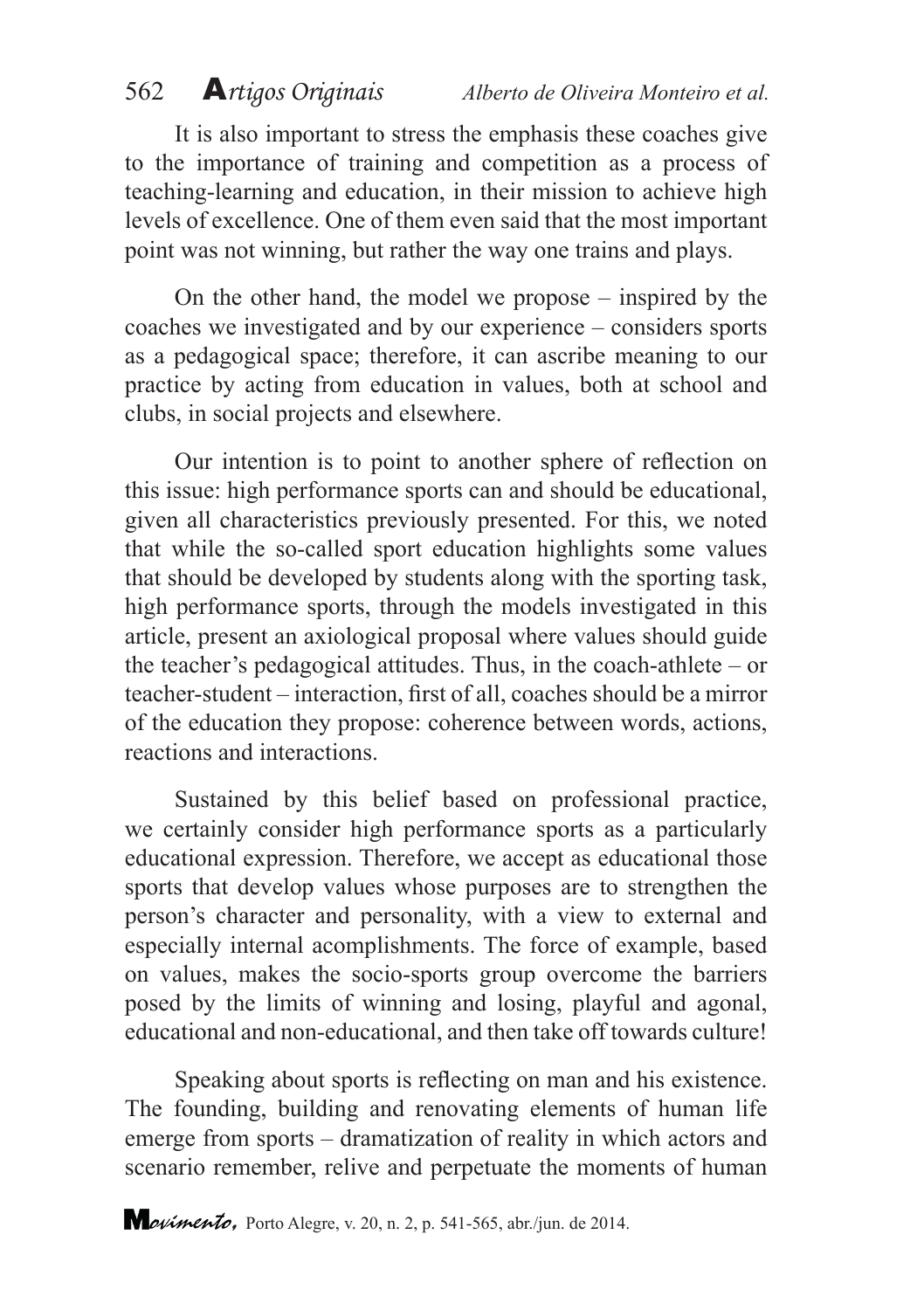birth, life and ending: moments of insecurity, glory and failure, that is, moments of life.

Sports are an expression of interdependence of the individual and collective spheres; it is a structure that, by its very nature, ascribes meaning, significance and value to the several human expressions, and whose essence is rich in symbolic wealth where, in context, an education for life expresses itself. Therefore, we have structured our model considering the subtlety of those interconnections in the form of an upward spiral, open and without finitude. Such spiral registers the need to articulate, in an effective and participatory way, personal, collective, organizational and spiritual values with a view to excellence performance for everyone (athletes, coaches and collaborators), so we can celebrate a victory over our difficulties, limitations and villainies at the same time.

We also understand that each upward movement of the spiral must be propelled, strengthened and expanded by the experience of the athletes, coaches and collaborators in the practice of values . That experience should not be limited to a single event but rather to an endless series of events that, by their complexity, multiply indefinitely toward excellence performance, which will be that in which actors can feel fulfilled, full of dignity and abounding in satisfaction. As for victory, if we look from the perspective of the goddess *Nikê*, it will already be in our company even before the competition starts. Success will be demonstrated in the ability of each protagonist (athlete, coach or contributor) to transform his or her sports and personal life into something full, grand, dignified and beautiful, therefore ethical, aesthetic and sacred! Values, sports excellence and competitive greatness are pedagogical attributes that resemble the real source of inspiration circumscribed by the symbolism represented by the goddess Nikê.

The sports world – just as human beings themselves – is yet to be discovered. This is an open debate!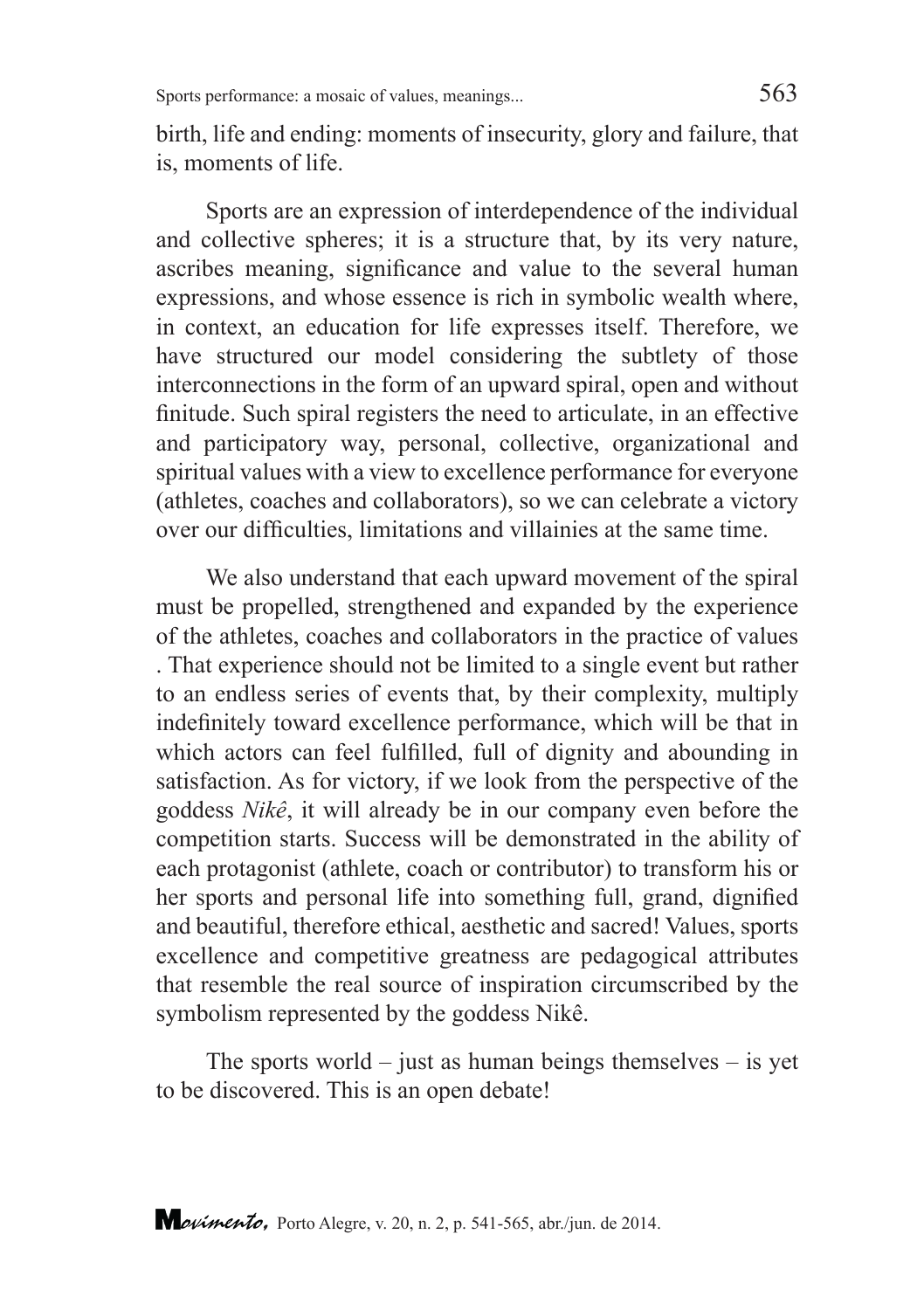# **REFERENCES**

ARISTÓTELES. **Ética a Nicômaco.** Tradução: Pietro Nassetti. São Paulo: Martin Claret, 2004.

BENTO, J. **Pedagogia do Desporto:** Definições, Conceitos e Orientações, 2006. In, TANI, G., BENTO, J.; PETERSEN, R. Pedagogia do Desporto. Rio de Janeiro: Guanabara Koogan, 2006.

BENTO, J. **Desporto:** Discurso e Substância. Porto: Campo das Letras, Universidade do Porto, 2004.

COUSINEAU, P. **O Ideal Olímpico e o Herói de Cada Dia.** São Paulo: Mercuryo, 2004.

FAGUNDES, M. **Aprendendo Valores Éticos.** Belo Horizonte: Autêntica, 2001.

FERRY, L. **Aprender a Viver:** filosofia para os novos tempos. Rio de Janeiro: Objetiva, 2010.

FERRY, L.; VINCENT, J. **O que é o Homem?** Sobre os fundamentos da Biologia e da Filosofia. Porto: ASA, 2003.

GARCIA, R. **Antropologia do Esporte.** Rio de Janeiro: Shape, 2007.

IBAÑEZ, R. **Valores, Objetivos y Actitudes en Educación.** Valladolid: Miñon, 1976.

JACKSON, P.; DELEHANTY, H. **Cestas Sagradas:** lições espirituais de um guerreiro das quadras. Rio de Janeiro: Rocco, 1997.

JAEGER, W. **Paidéia:** A Formação do Homem Grego. São Paulo: Martins Fontes, 2003.

KOHLBERG, L. **Review of Child Development Research.** New York: Russel Sage Foundation, 1964. 2 v.

MONTEIRO, A. **Desporto:** da excelência à virtude (ARETÉ) – um caminho de vida. Doutoral's Thesis – Universidade do Minho, 2007.

PATRÍCIO, M. **Lições de axiologia educacional.** Lisboa: Universidade Aberta, 1993.

PATRÍCIO M. Perenidade da aretê como horizonte apelativo da paideia. Sobre a excelência em educação. **Revista Portuguesa de Ciência do Desporto,** Porto, v.8, no. 2, pp. 287-295, 2008.

PLATÃO. **A República.** Tradução: Maria Helena da Rocha Pereira. Lisboa: Calouste Gulbenkian, 1996.

RESENDE, B. R. **Transformando Suor em Ouro.** Rio de Janeiro: Sextante, 2006.

**Movimento,** Porto Alegre, v. 20, n. 2, p. 541-565, abr./jun. de 2014.